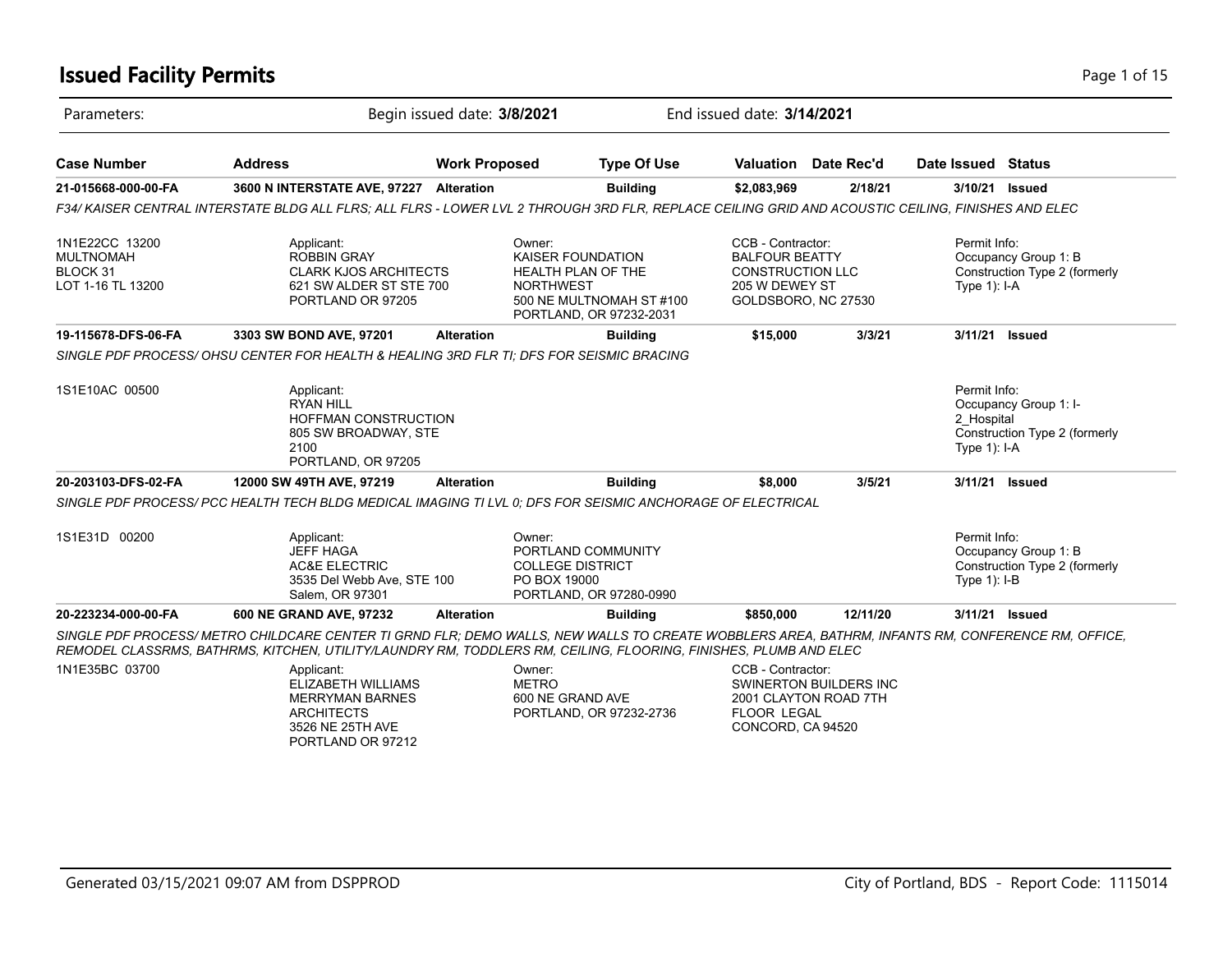### **Issued Facility Permits** Page 2 of 15

| <b>Case Number</b>                                                       | <b>Address</b>                                                                                                                                                | <b>Work Proposed</b> |                                                                              | <b>Type Of Use</b>                                                              |                                                                                                                | Valuation Date Rec'd                            | Date Issued Status              |                                                       |
|--------------------------------------------------------------------------|---------------------------------------------------------------------------------------------------------------------------------------------------------------|----------------------|------------------------------------------------------------------------------|---------------------------------------------------------------------------------|----------------------------------------------------------------------------------------------------------------|-------------------------------------------------|---------------------------------|-------------------------------------------------------|
| 21-015659-000-00-FA                                                      | 3550 N INTERSTATE AVE, 97227 Alteration                                                                                                                       |                      |                                                                              | <b>Building</b>                                                                 | \$1,875,000                                                                                                    | 2/18/21                                         |                                 | 3/10/21 Issued                                        |
|                                                                          | F33/ KAISER EAST INTERSTATE BLDG ALL FLRS; ALL FLRS - LOWER LVL 2 THROUGH 3RD FLR, REPLACE CEILING GRID AND ACOUSTIC CEILING, FINISHES AND ELEC               |                      |                                                                              |                                                                                 |                                                                                                                |                                                 |                                 |                                                       |
| 1N1E27BB 01700<br><b>COOKS ADD</b><br>BLOCK 5&9&32 TL 1700               | Applicant:<br><b>ROBBIN GRAY</b><br><b>CLARK KJOS ARCHITECTS</b><br>621 SW ALDER ST STE 700<br>PORTLAND OR 97205                                              |                      | Owner:<br>KAISER FOUNDATION<br><b>HEALTH PLAN OF THE</b><br><b>NORTHWEST</b> | 500 NE MULTNOMAH ST #100<br>PORTLAND, OR 97232-2031                             | CCB - Contractor:<br><b>BALFOUR BEATTY</b><br><b>CONSTRUCTION LLC</b><br>205 W DEWEY ST<br>GOLDSBORO, NC 27530 |                                                 | Permit Info:<br>Type $1$ : II-B | Occupancy Group 1: B<br>Construction Type 2 (formerly |
| 20-111450-DFS-02-FA                                                      | 621 SW MORRISON ST, 97205                                                                                                                                     | <b>Alteration</b>    |                                                                              | <b>Building</b>                                                                 | \$48,000                                                                                                       | 3/1/21                                          | 3/11/21                         | <b>Issued</b>                                         |
|                                                                          | SINGLE PDF PROCESS/ CVS PHARMACY BSMNT, 1ST & 2ND FLR TI; DFS FOR SEISMIC DRAWINGS AND CALCS FOR SHELVING                                                     |                      |                                                                              |                                                                                 |                                                                                                                |                                                 |                                 |                                                       |
| 1S1E03BB 01800                                                           | Applicant:<br><b>TERRI DOUGLAS</b><br>NORR ARCH./ENGINERING<br>PC.<br>150 JEFFERSON AVE #1300<br>DETROIT MI 48226                                             |                      | Owner:<br>712 MAIN ST STE 2500                                               | LVA4 PORTLAND ABB LLC<br><b>HOUSTON, TX 77002-3243</b>                          |                                                                                                                |                                                 |                                 |                                                       |
| 20-227946-REV-01-FA                                                      | 1250 NW 9TH AVE, 97209                                                                                                                                        | <b>Alteration</b>    |                                                                              | <b>Building</b>                                                                 | \$0                                                                                                            | 3/2/21                                          | 3/11/21                         | <b>Issued</b>                                         |
|                                                                          | SINGLE PDF PROCESS/ BRAINIUM STUDIOS 6TH FL TI; REVISION TO LIGHTING COMCHECK INFORMATION                                                                     |                      |                                                                              |                                                                                 |                                                                                                                |                                                 |                                 |                                                       |
| 1N1E34BB 01305<br><b>STATION PLACE</b><br>LOT 5                          | Applicant:<br><b>KERI WOLTZ</b><br><b>HACKER ARCHITECTS</b><br>555 SE MLK BLVD STE 501<br>PORTLAND OR 97214                                                   |                      | Owner:<br><b>CSHV 9NORTH LLC</b><br>PO BOX 638                               | ADDISON, TX 75001-0638                                                          |                                                                                                                |                                                 |                                 |                                                       |
| 20-212915-000-00-FA                                                      | <b>1900 SW 4TH AVE - UNIT 2,</b><br>97201                                                                                                                     | <b>Alteration</b>    |                                                                              | <b>Building</b>                                                                 | \$312,811                                                                                                      | 11/9/20                                         | 3/8/21                          | Issued                                                |
| AND ELEC                                                                 | SINGLE PDF PROCESS/PSU FAB LEVEL 2 TI; DEMO WALLS, NEW WALLS TO CREATE BATHRMS, NEW DOOR, PASS THROUGH FOR OIT DEPT, CEILING, FLOORING, FINISHES, PLUMB       |                      |                                                                              |                                                                                 |                                                                                                                |                                                 |                                 |                                                       |
| 1S1E03CB 90001<br><b>URBAN CENTER</b><br>CONDOMINIUM<br>LOT <sub>2</sub> | Applicant:<br><b>SUSAN GUST</b><br>617 SW MONTGOMERY ST.<br>STE #302<br>PORTLAND, OR 97201                                                                    |                      | Owner:<br><b>PSU</b><br>PO BOX 751 CPO                                       | <b>OREGON STATE HIGHER</b><br>EDUCATION ON BEHALF OF<br>PORTLAND, OR 97207-0751 | CCB - Contractor:<br><b>FLOOR LEGAL</b><br>CONCORD, CA 94520                                                   | SWINERTON BUILDERS INC<br>2001 CLAYTON ROAD 7TH | Permit Info:<br>Type $1$ ): I-A | Occupancy Group 1: B<br>Construction Type 2 (formerly |
| 21-022151-000-00-FA                                                      | 1220 SW 5TH AVE, 97204                                                                                                                                        | <b>Alteration</b>    |                                                                              | <b>Building</b>                                                                 | \$45,000                                                                                                       | 3/5/21                                          | 3/11/21                         | Issued                                                |
| CEILING, FLOORING, FINISHES AND ELEC                                     | SINGLE PDF PROCESS/ CITY HALL 3RD FLR STE 310 & 320 TI; DEMO WALLS, NEW WALLS TO CREATE, STE 310 - RECEPTION AREA, OFFICE; STE 320 - ENTRY VESTIBULE, OFFICE, |                      |                                                                              |                                                                                 |                                                                                                                |                                                 |                                 |                                                       |
| 1S1E03BC 01000                                                           | Applicant:                                                                                                                                                    |                      | Owner:                                                                       |                                                                                 | CCB - Contractor:                                                                                              |                                                 | Permit Info:                    |                                                       |
| PORTLAND<br>BLOCK 56                                                     | <b>RICHARD TERRIERE</b><br>6323 SW 60TH AV<br>PORTLAND, OR 97221                                                                                              |                      | PORTLAND CITY OF<br>1120 SW 5TH AVE #1204                                    | PORTLAND, OR 97204-1912                                                         | <b>RICHARD TERRIERE</b><br>6323 SW 60TH AVE                                                                    | PORTLAND, OR 97221-1673                         | Type $1$ : III-A                | Occupancy Group 1: B<br>Construction Type 2 (formerly |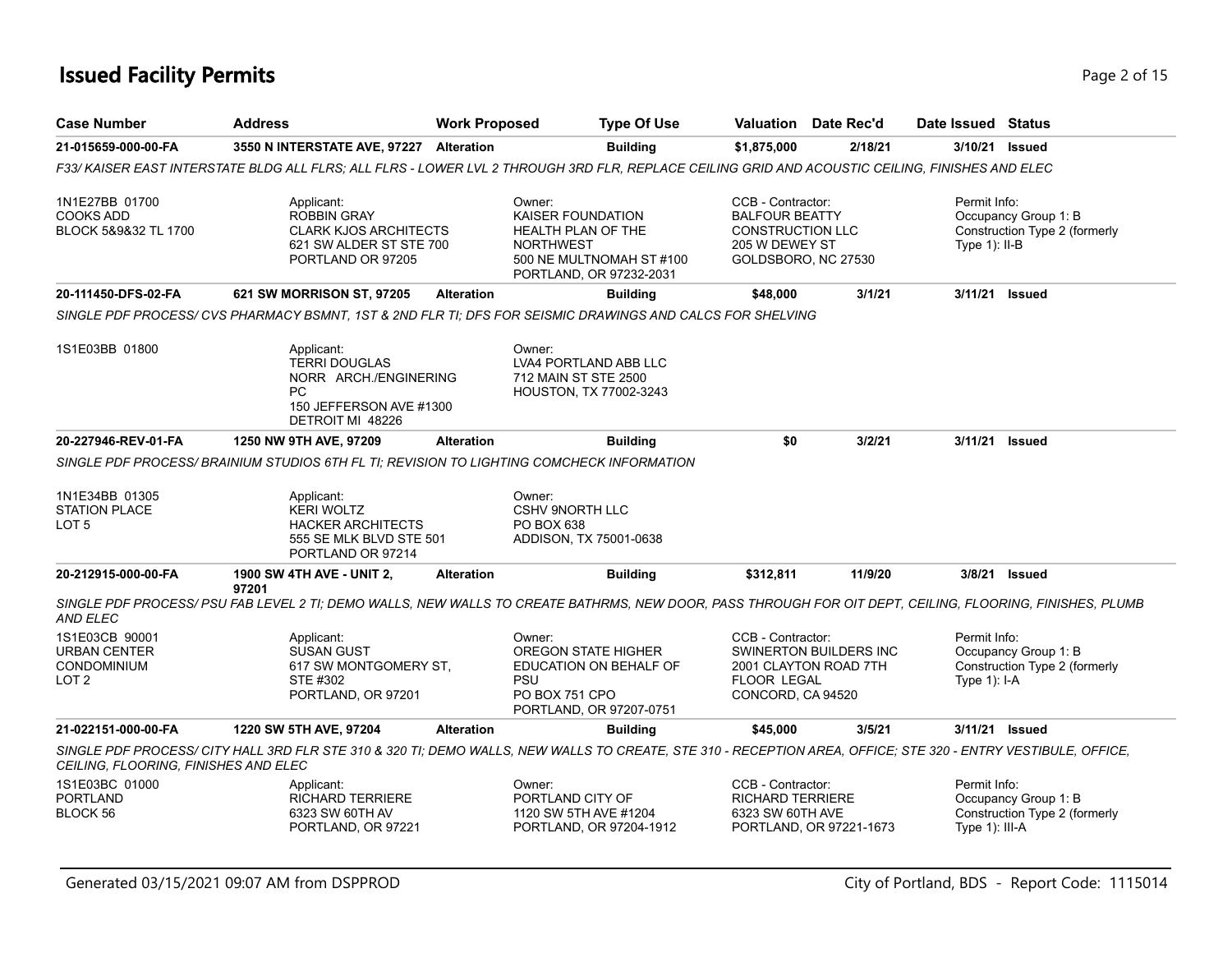### **Issued Facility Permits** Page 1 of 15

| <b>Case Number</b>                                                                      | <b>Address</b>                                                                                                                                                                                                                                 | <b>Work Proposed</b> | <b>Type Of Use</b>                                                                                       |                                                                                                                        | Valuation Date Rec'd        | Date Issued Status               |                                                         |
|-----------------------------------------------------------------------------------------|------------------------------------------------------------------------------------------------------------------------------------------------------------------------------------------------------------------------------------------------|----------------------|----------------------------------------------------------------------------------------------------------|------------------------------------------------------------------------------------------------------------------------|-----------------------------|----------------------------------|---------------------------------------------------------|
| 21-015769-000-00-FA                                                                     | 1201 NE LLOYD BLVD, 97232                                                                                                                                                                                                                      | <b>Alteration</b>    | <b>Building</b>                                                                                          | \$105,000                                                                                                              | 2/18/21                     | 3/11/21                          | <b>Issued</b>                                           |
| FLOORING, FINISHES, PLUMB AND ELEC                                                      | SINGLE PDF PROCESS/LANDLORD WORK 1ST FLR TI; DEMO WALLS, NEW WALLS TO CREATE SUITE ENTRY, LOUNGE, CONFERENCE RM, OFFICES, STORAGE RM, CEILING,                                                                                                 |                      |                                                                                                          |                                                                                                                        |                             |                                  |                                                         |
| 1N1E35BD 00400<br><b>HOLLADAYS ADD</b><br><b>BLOCK 142 TL 400</b>                       | Applicant:<br>PETER KIM<br>LRS ARCHITECTS<br>720 NW DAVIS ST, STE 300<br>PORTLAND, OR 97209                                                                                                                                                    |                      | Owner:<br>EGP 1201 PORTLAND LLC<br>2101 L ST NW # 650<br>WASHINGTON, DC 20037-<br>1277                   | CCB - Contractor:<br><b>COMMERCIAL</b><br>CONTRACTORS INC<br>RIDGEFIELD, WA 98642                                      | 5573 SOUTH FIRST CIRCLE     |                                  |                                                         |
| 20-221219-000-00-FA                                                                     | 12000 SW 49TH AVE, 97219                                                                                                                                                                                                                       | <b>Alteration</b>    | <b>Building</b>                                                                                          | \$5,556,023                                                                                                            | 12/4/20                     | 3/9/21                           | <b>Issued</b>                                           |
|                                                                                         | F38/ PCC SYLVANIA SCIENCE TECH BLDG 2ND FLR TI; DEMO WALLS, NEW WALLS TO CREATE LOUNGE AREA, OFFICES, ENCLAVES, OPEN OFFICE AREAS, COLLAB AREAS, LAB &<br>CLASSRMS, STOCK RM, CHEMICAL STORAGE RM, CEILING, FLOORING, FINISHES, PLUMB AND ELEC |                      |                                                                                                          |                                                                                                                        |                             |                                  |                                                         |
| 1S1E31D 00200                                                                           | Applicant:<br><b>TODD SPANGLER</b><br><b>HACKER ARCHITECTS</b><br>555 SE MLK JR BLVD STE<br>501<br>PORTLAND OR 97214                                                                                                                           |                      | Owner:<br>PORTLAND COMMUNITY<br><b>COLLEGE DISTRICT</b><br>PO BOX 19000<br>PORTLAND, OR 97280-0990       | CCB - Contractor:<br><b>LLC</b><br>550 SW 12TH AVE<br>PORTLAND, OR 97205                                               | <b>LEASE CRUTCHER LEWIS</b> | Permit Info:<br>Type $1$ ): II-B | Occupancy Group 1: B<br>Construction Type 2 (formerly   |
| 21-020949-000-00-FA                                                                     | 1875 SW PARK AVE, 97201                                                                                                                                                                                                                        | <b>Alteration</b>    | <b>Building</b>                                                                                          | \$200,000                                                                                                              | 3/3/21                      | 3/11/21 Issued                   |                                                         |
| AREA, CEILING, FLOORING, FINISHES AND ELEC                                              | SINGLE PDF PROCESS/ PSU MILLAR LIBRARY 4TH FLR TI; DEMO WALLS, NEW WALLS TO CREATE GROUP STUDY RMS, LOUNGE AREA, MAKER SPACE, STUDY RM, OPEN STUDY                                                                                             |                      |                                                                                                          |                                                                                                                        |                             |                                  |                                                         |
| 1S1E04 00300<br><b>PORTLAND</b><br><b>BLOCK 229-231</b><br>237-240<br>268-270 TL 300    | Applicant:<br><b>ANTHONY BOHAN</b><br>PORTLAND STATE<br><b>UNIVERSITY</b><br>617 SW MONTGOMERY ST<br>#302<br>PORTLAND OR 97201                                                                                                                 |                      | Owner:<br>OREGON STATE OF (BOARD<br>OF HIGHER EDUCATION)<br><b>PO BOX 751</b><br>PORTLAND, OR 97207-0751 |                                                                                                                        |                             |                                  |                                                         |
| 21-023417-000-00-FA                                                                     | 7000 NE AIRPORT WAY, 97218                                                                                                                                                                                                                     | <b>Alteration</b>    | <b>Electrical</b>                                                                                        | \$0                                                                                                                    | 3/9/21                      | 3/9/21 Final                     |                                                         |
|                                                                                         | voice/data - TERMINAL BAG CLAIM OFFICE TI DEPLANNING LVL:                                                                                                                                                                                      |                      |                                                                                                          |                                                                                                                        |                             |                                  |                                                         |
| 1N2E08B 00400<br>SECTION 08 1N 2E<br>TL 400 7.39 ACRES<br>SEE SUB ACCOUNT<br>R705697 (R | Applicant:<br><b>OEG INC</b><br>1709 SE 3RD AVE.<br>PORTLAND OR 97214-4547                                                                                                                                                                     |                      | Owner:<br>PORT OF PORTLAND<br>PO BOX 3529<br>PORTLAND, OR 97208-3529                                     | CCB - Contractor:<br><b>LAUREL SEMPREVIVO-</b><br>GONZALEZ<br><b>OEG INC</b><br>3200 NW YEON AVE<br>PORTLAND, OR 97210 |                             | Permit Info:<br>Type $1$ : I-A   | Occupancy Group 1: A-3<br>Construction Type 2 (formerly |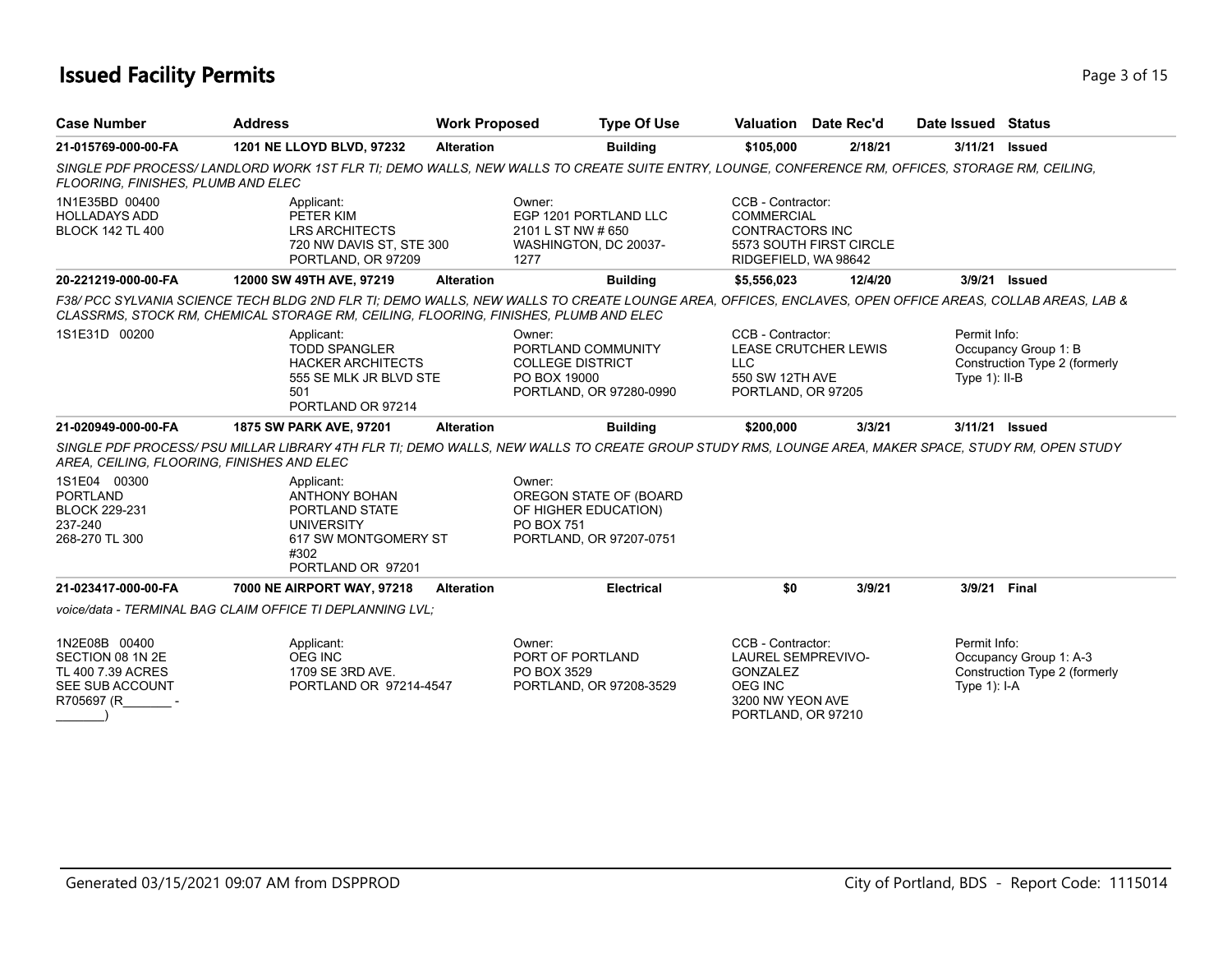### **Issued Facility Permits** Page 4 of 15

| <b>Case Number</b>                                       | <b>Address</b>                                                                             | <b>Work Proposed</b> | <b>Type Of Use</b>                                                                                                                                                                                                                                                                        |                                                                                       | <b>Valuation</b> Date Rec'd | Date Issued Status             |                                                         |
|----------------------------------------------------------|--------------------------------------------------------------------------------------------|----------------------|-------------------------------------------------------------------------------------------------------------------------------------------------------------------------------------------------------------------------------------------------------------------------------------------|---------------------------------------------------------------------------------------|-----------------------------|--------------------------------|---------------------------------------------------------|
| 20-221707-000-00-FA                                      | <b>3181 SW SAM JACKSON PARK</b><br><b>RD - Bldg OHS, 97201</b>                             | <b>Alteration</b>    | <b>Electrical</b>                                                                                                                                                                                                                                                                         | \$0                                                                                   | 12/7/20                     | 3/12/21                        | Issued                                                  |
| <b>PLUMB AND ELEC</b>                                    |                                                                                            |                      | power/data- OHSU HOSPITAL CT SCAN REMODEL 10TH FLR; REMODEL EXISTING CT SCAN RM, EQUIPMENT RM, CONTROL/WORK AREA, BATHRM, CEILING, FLOORING, FINISHES,                                                                                                                                    |                                                                                       |                             |                                |                                                         |
| 1S1E09 00200                                             | Applicant:<br>DYNALECTRIC COMPANY<br>2225 NW 20th Ave.<br>PORTLAND OR 97209                |                      | Owner:<br>OREGON STATE BOARD OF<br><b>HIGHER EDUCATION</b><br>3181 SW SAM JACKSON<br>PARK RD<br>PORTLAND, OR 97239-3011                                                                                                                                                                   | CCB - Contractor:<br><b>CELINE WILLIAMS</b><br>2225 NW 20TH AVE<br>PORTLAND, OR 97209 | DYNALECTRIC COMPANY         | Permit Info:<br>Type $1$ : I-A | Occupancy Group 1: I-2<br>Construction Type 2 (formerly |
| 21-022801-000-00-FA                                      | 8572 NE ALDERWOOD RD,<br>97220                                                             | <b>Alteration</b>    | <b>Electrical</b>                                                                                                                                                                                                                                                                         | \$0                                                                                   | 3/8/21                      | 3/8/21                         | <b>Under Inspection</b>                                 |
| PLUMB AND ELEC                                           |                                                                                            |                      | production line power, panel Suite 72 - CANSOURCE BLDG C TI; NEW WALLS TO CREATE PRIVATE OFFICE, CONVERT WAREHOUSE TO LUNCH RM, CEILING, FLOORING, FINISHES,                                                                                                                              |                                                                                       |                             |                                |                                                         |
| 1N2E16B 02000                                            | Applicant:<br>SQUIRES ELECTRIC INC<br>820 SE Washington ST<br>PORTLAND OR 97214            |                      | Owner:<br>PORT OF PORTLAND<br>PO BOX 3529<br>PORTLAND, OR 97208-3529                                                                                                                                                                                                                      |                                                                                       |                             |                                |                                                         |
| 21-021588-000-00-FA                                      | 1107 NE 9TH AVE, 97232                                                                     | <b>Alteration</b>    | <b>Electrical</b>                                                                                                                                                                                                                                                                         | \$0                                                                                   | 3/4/21                      | 3/8/21 Final                   |                                                         |
| 1N1E35BB 02602                                           |                                                                                            |                      | fire alarm - SOLA SALON STE 101 1ST FLR TI; FIRST TIME TENANT, OCCUPANCY B, NEW WALLS TO CREATE ENTRY AREA, STUDIO RMS, BREAKRM, LAUNDRY AREA, JANITORS<br>CLOSET, BATHRMS, NEW MEZZANINE FOR STORAGE/EQUIP OVER BREAKRM & BATHRMS, CEILING, FLOORING, FINISHES, PLUMB AND ELEC<br>Owner: |                                                                                       |                             |                                |                                                         |
| LLOYD BLOCKS<br>LOT <sub>2</sub>                         |                                                                                            |                      | AAT LLOYD DISTRICT LLC<br>11455 EL CAMINO REAL #200<br>SAN DIEGO, CA 92130-2047                                                                                                                                                                                                           |                                                                                       |                             |                                |                                                         |
| 21-024342-000-00-FA                                      | 4805 NE GLISAN ST, 97213                                                                   | <b>Alteration</b>    | <b>Electrical</b>                                                                                                                                                                                                                                                                         | \$0                                                                                   | 3/11/21                     | 3/11/21 Issued                 |                                                         |
|                                                          | INSTALL (1) NEW CHIME STROBE IN ROOM TFS18. PR# - Plant/FA - Upgrade - 003-2021            |                      |                                                                                                                                                                                                                                                                                           |                                                                                       |                             |                                |                                                         |
| 1N2E31BD 04100<br>SECTION 31 1N 2E<br>TL 4100 9.54 ACRES | Applicant:<br><b>TICE ELECTRIC COMPANY</b><br>5405 N Lagoon Ave.<br>PORTLAND OR 97217-7637 |                      | Owner:<br><b>PROVIDENCE HEALTH &amp;</b><br>SERVICES-OREGON<br>800 5TH AVE #1200<br>SEATTLE, WA 98104                                                                                                                                                                                     |                                                                                       |                             | Permit Info:<br>Type 1): I-A   | Occupancy Group 1: I-2<br>Construction Type 2 (formerly |
| 21-024343-000-00-FA                                      | 808 SW CAMPUS DR - Unit KPV, Alteration<br>97201                                           |                      | <b>Electrical</b>                                                                                                                                                                                                                                                                         | \$0                                                                                   | 3/11/21                     | 3/11/21 Issued                 |                                                         |
|                                                          | power-OHSU (KPV)- Add (2) battery backup can Lights RM 4152                                |                      |                                                                                                                                                                                                                                                                                           |                                                                                       |                             |                                |                                                         |
| 1S1E09 00200                                             | Applicant:<br>DYNALECTRIC COMPANY<br>2225 NW 20th Ave.<br>PORTLAND OR 97209                |                      | Owner:<br>OREGON STATE BOARD OF<br><b>HIGHER EDUCATION</b><br>3181 SW SAM JACKSON<br><b>PARK RD</b><br>PORTLAND, OR 97239-3011                                                                                                                                                            | CCB - Contractor:<br><b>CELINE WILLIAMS</b><br>2225 NW 20TH AVE<br>PORTLAND, OR 97209 | DYNALECTRIC COMPANY         | Permit Info:<br>Type $1$ : I-A | Occupancy Group 1: I-2<br>Construction Type 2 (formerly |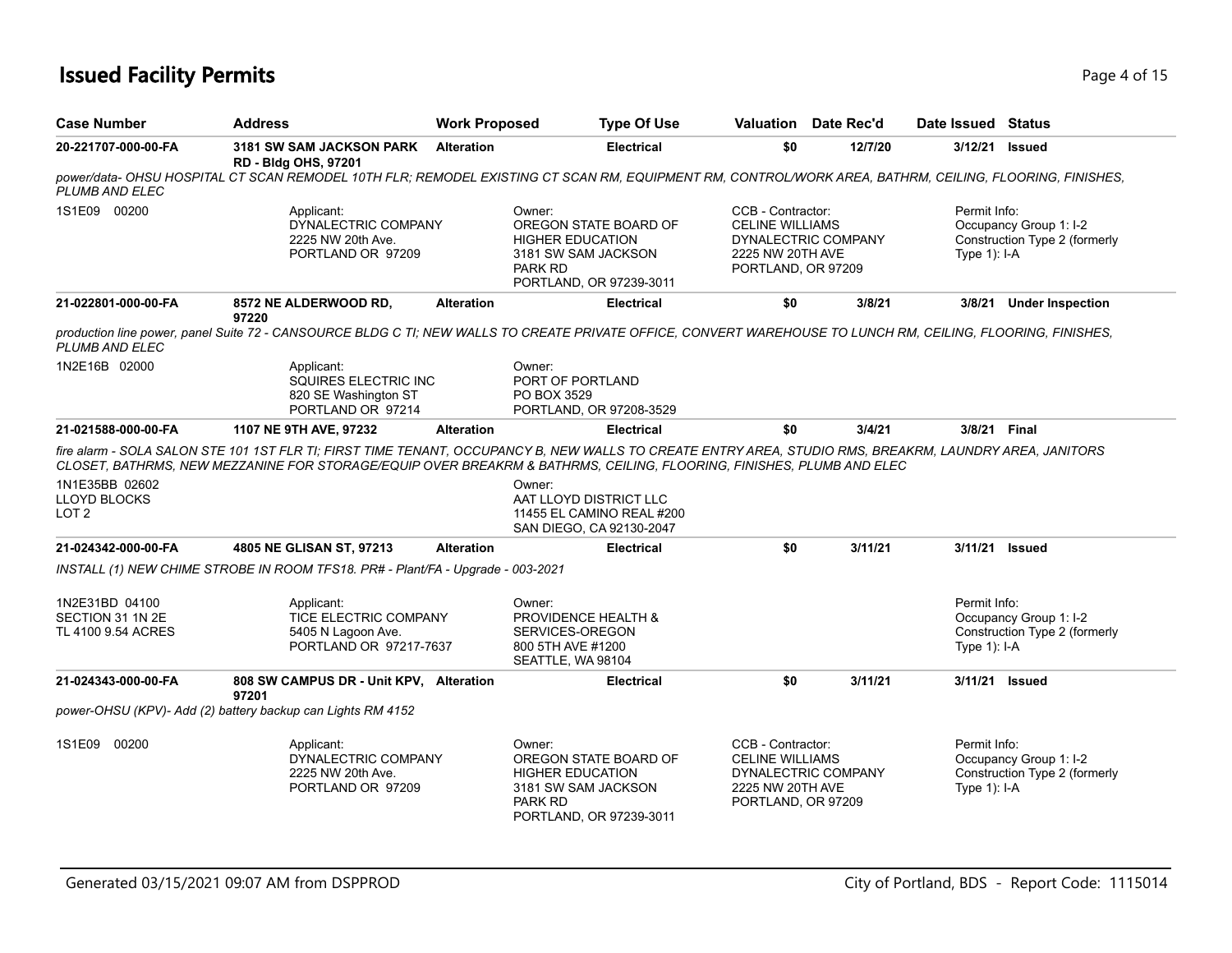### **Issued Facility Permits** Page 15 of 15

| <b>Case Number</b>                                        | <b>Address</b>                                                                                                                    | <b>Work Proposed</b> | <b>Type Of Use</b>                                                                                                                                                                                                                                                                                                                                                                                                                                                                                                                                                                                               |                                                                                       | Valuation Date Rec'd    | Date Issued                    | <b>Status</b>                                           |
|-----------------------------------------------------------|-----------------------------------------------------------------------------------------------------------------------------------|----------------------|------------------------------------------------------------------------------------------------------------------------------------------------------------------------------------------------------------------------------------------------------------------------------------------------------------------------------------------------------------------------------------------------------------------------------------------------------------------------------------------------------------------------------------------------------------------------------------------------------------------|---------------------------------------------------------------------------------------|-------------------------|--------------------------------|---------------------------------------------------------|
| 21-023323-000-00-FA                                       | 3181 SW SAM JACKSON PARK<br><b>RD - Bldg OHS, 97201</b>                                                                           | <b>Alteration</b>    | <b>Electrical</b>                                                                                                                                                                                                                                                                                                                                                                                                                                                                                                                                                                                                | \$0                                                                                   | 3/9/21                  | 3/9/21                         | <b>Under Inspection</b>                                 |
| (reuse feed                                               |                                                                                                                                   |                      | power - OHSU (OHS) 6C--OR#1 Electrical alterations:New line isolation panel from existing distribution panel for OR-1 (add new breaker and new feeder). Provide 4 new duplex receptacles from new<br>line isolation panel. Re-feed 1 quad and 1 duplex receptacle from panel 6E6, Re-feed one 20A/208 receptacle from panel 6E6. Install series 4000 wire mold with 5 duplex receptacles from 6E6. Install<br>new dedicated duplex receptacle fed from panel 6E6. Replace 8 existing 2x4 fixtures with new LED fixtures. Replace 6 existing can lights with new LED can lights. Replace panel 6E3 with new panel |                                                                                       |                         |                                |                                                         |
| 1S1E09 00200                                              | Applicant:<br>DYNALECTRIC COMPANY<br>2225 NW 20th Ave.<br>PORTLAND OR 97209                                                       |                      | Owner:<br>OREGON STATE BOARD OF<br><b>HIGHER EDUCATION</b><br>3181 SW SAM JACKSON<br><b>PARK RD</b><br>PORTLAND, OR 97239-3011                                                                                                                                                                                                                                                                                                                                                                                                                                                                                   | CCB - Contractor:<br><b>CELINE WILLIAMS</b><br>2225 NW 20TH AVE<br>PORTLAND, OR 97209 | DYNALECTRIC COMPANY     | Permit Info:<br>Type $1$ : I-A | Occupancy Group 1: I-2<br>Construction Type 2 (formerly |
| 21-024407-000-00-FA                                       | 350 SW JEFFERSON ST, 97201                                                                                                        | <b>Alteration</b>    | <b>Electrical</b>                                                                                                                                                                                                                                                                                                                                                                                                                                                                                                                                                                                                | \$0                                                                                   | 3/11/21                 | 3/11/21                        | <b>Issued</b>                                           |
|                                                           | access controls-Add card readers to (1) passenger elev. And (1) parking elevator for EB. Low voltage access control               |                      |                                                                                                                                                                                                                                                                                                                                                                                                                                                                                                                                                                                                                  |                                                                                       |                         |                                |                                                         |
| 1S1E03BC 01600                                            | Applicant:<br><b>BRIAN COOK</b><br><b>COOK SECURITY GROUP</b><br><b>INC</b><br>5841 SE INTERNATIONAL<br>WY<br>MILWAUKIE, OR 97222 |                      | Owner:<br>SOF-XI WFP OWNER LLC<br>591 W PUTNAM AVE<br>GREENWICH, CT 06830                                                                                                                                                                                                                                                                                                                                                                                                                                                                                                                                        | CCB - Contractor:<br>9225 NE CASCADES<br><b>PARKWAY</b><br>PORTLAND, OR 97220         | COOK SECURITY GROUP INC |                                |                                                         |
| 21-023035-000-00-FA                                       | 851 SW 6TH AVE, 97204                                                                                                             | <b>Alteration</b>    | <b>Electrical</b>                                                                                                                                                                                                                                                                                                                                                                                                                                                                                                                                                                                                | \$0                                                                                   | 3/9/21                  | 3/9/21 Final                   |                                                         |
| FLOORING, FINISHES, PLUMB AND ELEC                        |                                                                                                                                   |                      | fire alarm - LANDLORD WORK SPEC SUITE 4TH FLR; DEMO WALLS, NEW WALLS TO CREATE OFFICES, RECEPTION AREA, MEETING RM, BREAKRM, OPEN OFFICE AREAS, CEILING,                                                                                                                                                                                                                                                                                                                                                                                                                                                         |                                                                                       |                         |                                |                                                         |
| 1S1E03BB 02200<br><b>PORTLAND</b><br>BLOCK 180<br>LOT 3-6 | Applicant:<br>POINT MONITOR CORP<br>5863 LAKEVIEW BLVD #100<br>LAKE OSWEGO, OR 97035-<br>7058                                     |                      | Owner:<br>HARSCH INVESTMENT<br><b>REALTY LLC SERIES E</b><br>1121 SW SALMON ST<br>PORTLAND, OR 97205                                                                                                                                                                                                                                                                                                                                                                                                                                                                                                             |                                                                                       |                         | Permit Info:<br>Type $1$ : I-A | Occupancy Group 1: B<br>Construction Type 2 (formerly   |
| 21-023140-000-00-FA                                       | 621 SW MORRISON ST, 97205                                                                                                         | <b>Alteration</b>    | <b>Electrical</b>                                                                                                                                                                                                                                                                                                                                                                                                                                                                                                                                                                                                | \$0                                                                                   | 3/9/21                  | 3/9/21 Final                   |                                                         |
| 1S1E03BB 01800                                            | SHAFT, CEILING, FLOORING, FINISHES, PLUMB AND ELEC<br>Applicant:<br>STONER ELECTRIC INC<br>1904 SE OCHOCO ST                      |                      | power - CVS PHARMACY BSMNT, 1ST & 2ND FLR TI; DEMO WALLS, NEW WALLS TO CREATE, ELEVATOR & STAIRS W/GUARDRAILS, BASEMENT - OFFICE, BREAKRM,<br>RECEIVING/STORAGE AREA: 1ST FLR - RETAIL AREA. RECEIVING AREA. PHOTO LAB. CHECKOUT AREA: 2ND FLR - BATHRMS, RETAIL AREA, PHARMACY: ROOF - NEW ELEVATOR<br>Owner:<br>LVA4 PORTLAND ABB LLC<br>712 MAIN ST STE 2500                                                                                                                                                                                                                                                  |                                                                                       |                         |                                |                                                         |

1904 SE OCHOCO ST. MILWAUKIE OR 97222-7315

712 MAIN ST STE 2500 HOUSTON, TX 77002-3243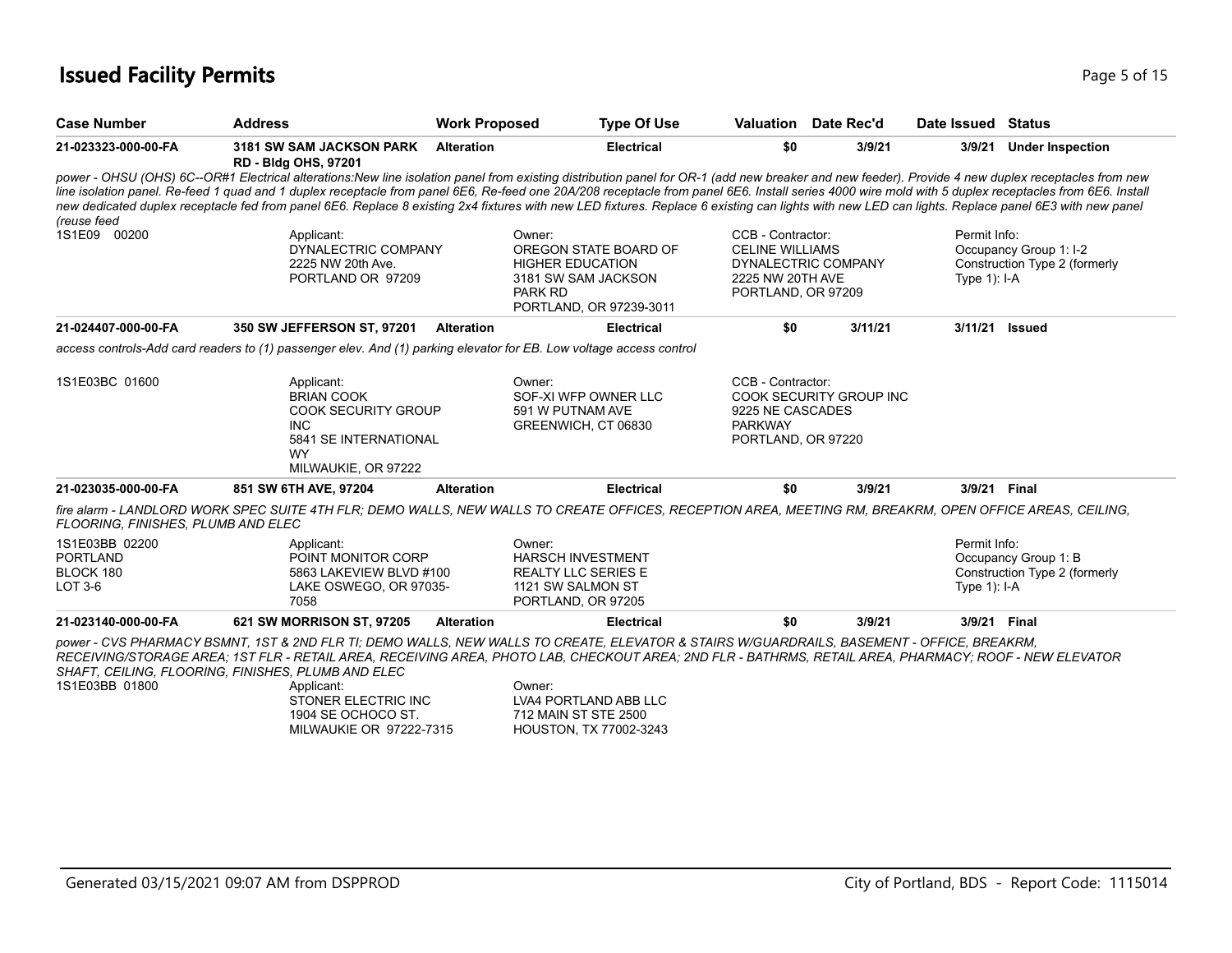# **Issued Facility Permits** Page 6 of 15

| <b>Case Number</b>                               | <b>Address</b>                                                                                                                                                                                                                                                                                                                                                                                                                                                                   | <b>Work Proposed</b> |                                         | <b>Type Of Use</b>                                  | Valuation Date Rec'd                                               |         |                 | Date Issued Status            |
|--------------------------------------------------|----------------------------------------------------------------------------------------------------------------------------------------------------------------------------------------------------------------------------------------------------------------------------------------------------------------------------------------------------------------------------------------------------------------------------------------------------------------------------------|----------------------|-----------------------------------------|-----------------------------------------------------|--------------------------------------------------------------------|---------|-----------------|-------------------------------|
| 21-023753-000-00-FA                              | <b>1410 NW JOHNSON ST, 97209</b>                                                                                                                                                                                                                                                                                                                                                                                                                                                 | <b>Alteration</b>    |                                         | <b>Electrical</b>                                   | \$0                                                                | 3/10/21 | 3/10/21 Issued  |                               |
|                                                  | LANDLORD WORK STE 201 2ND FLR; DEMO WALLS, NEW WALLS TO CREATE OFFICES, OPEN OFFICE AREA, CEILING, FLOORING, FINISHES AND ELEC; **// NOTE (replaces canceled ET<br>permit 21-005969ET pulled in error- DIRTT Office-Add/Modify (5) Branch Circuits)                                                                                                                                                                                                                              |                      |                                         |                                                     |                                                                    |         |                 |                               |
| 1N1E33AD 02000<br><b>COUCHS ADD</b><br>BLOCK 123 | Applicant:<br>DYNALECTRIC COMPANY<br>2225 NW 20th Ave.                                                                                                                                                                                                                                                                                                                                                                                                                           |                      | Owner:<br>2801 SW PATTON LN             | ANTILLES HOLDINGS LLC                               | CCB - Contractor:<br><b>CELINE WILLIAMS</b><br>DYNALECTRIC COMPANY |         |                 |                               |
| E 1/2 OF LOT 5&8                                 | PORTLAND OR 97209                                                                                                                                                                                                                                                                                                                                                                                                                                                                |                      | PORTLAND, OR 97201                      |                                                     | 2225 NW 20TH AVE<br>PORTLAND, OR 97209                             |         |                 |                               |
| 21-023004-000-00-FA                              | 851 SW 6TH AVE, 97204                                                                                                                                                                                                                                                                                                                                                                                                                                                            | <b>Alteration</b>    |                                         | <b>Electrical</b>                                   | \$0                                                                | 3/9/21  |                 | 3/9/21 Issued                 |
| FLOORING, FINISHES, PLUMB AND ELEC               | hvac control - LANDLORD WORK SPEC SUITE 4TH FLR; DEMO WALLS, NEW WALLS TO CREATE OFFICES, RECEPTION AREA, MEETING RM, BREAKRM, OPEN OFFICE AREAS, CEILING,                                                                                                                                                                                                                                                                                                                       |                      |                                         |                                                     |                                                                    |         |                 |                               |
| 1S1E03BB 02200                                   | Applicant:                                                                                                                                                                                                                                                                                                                                                                                                                                                                       |                      | Owner:                                  |                                                     |                                                                    |         | Permit Info:    |                               |
| <b>PORTLAND</b>                                  | HUNTER DAVISSON INC                                                                                                                                                                                                                                                                                                                                                                                                                                                              |                      | HARSCH INVESTMENT                       |                                                     |                                                                    |         |                 | Occupancy Group 1: B          |
| BLOCK 180                                        | 1800 SE PERSHING ST.                                                                                                                                                                                                                                                                                                                                                                                                                                                             |                      | <b>REALTY LLC SERIES E</b>              |                                                     |                                                                    |         |                 | Construction Type 2 (formerly |
| LOT 3-6                                          | PORTLAND OR 97202-2338                                                                                                                                                                                                                                                                                                                                                                                                                                                           |                      | 1121 SW SALMON ST<br>PORTLAND, OR 97205 |                                                     |                                                                    |         | Type $1$ : I-A  |                               |
| 21-018253-000-00-FA                              | 6936 N FATHOM ST, 97217                                                                                                                                                                                                                                                                                                                                                                                                                                                          | <b>Alteration</b>    |                                         | <b>Electrical</b>                                   | \$0                                                                | 2/25/21 |                 | 3/8/21 Issued                 |
|                                                  | power - DAIMLER WESTERN STAR NEW EQUIPMENT MEZZANINE; INSTALL NEW MEZZANINE FOR CONVEYOR/PRODUCTION EQUIPMENT CONTROLS. FINISHES AND ELEC                                                                                                                                                                                                                                                                                                                                        |                      |                                         |                                                     |                                                                    |         |                 |                               |
| 1N1E17B 00200                                    | Applicant:                                                                                                                                                                                                                                                                                                                                                                                                                                                                       |                      | Owner:                                  |                                                     |                                                                    |         | Permit Info:    |                               |
| SECTION 17 1N 1E                                 | <b>ATLAS ELECTRIC</b>                                                                                                                                                                                                                                                                                                                                                                                                                                                            |                      |                                         | DAIMLER TRUCKS NORTH                                |                                                                    |         |                 | Occupancy Group 1: H-2_High   |
| TL 200 24.90 ACRES                               | <b>CONTRACTORS INC</b>                                                                                                                                                                                                                                                                                                                                                                                                                                                           |                      | <b>AMERICA LLC</b>                      |                                                     |                                                                    |         | Hazard 2        |                               |
| <b>LAND &amp; IMPS SEE</b>                       | 4403 SE ROETHE RD                                                                                                                                                                                                                                                                                                                                                                                                                                                                |                      | PO BOX 3820                             |                                                     |                                                                    |         |                 | Construction Type 2 (formerly |
| R646162 (R941170881)<br>FOR MACH & EQUIP         | MILWAUKIE OR 97267-5799                                                                                                                                                                                                                                                                                                                                                                                                                                                          |                      |                                         | PORTLAND, OR 97208-3820                             |                                                                    |         | Type $1$ : II-B |                               |
| 21-023116-000-00-FA                              | 915 SW HARVEY MILK ST, 97205 Alteration                                                                                                                                                                                                                                                                                                                                                                                                                                          |                      |                                         | <b>Electrical</b>                                   | \$0                                                                | 3/9/21  | 3/9/21 Final    |                               |
| 1N1E34CC 02800                                   | Installing 2-Access Control Panels, 10-Card Reader Devices and 18-Cameras - LANDLORD WK 4TH AND 5TH FL; DEMO WALLS, NEW WALL TO CREATE 4TH FLR - MED CONF, DEMO LAB,<br>HUDDLE, IDF, STORAGE RM, WELLNESS RM, REST RM, PRINT RM, PHONE RMS, COLLAB, MEETING RM, RECEPTION; 5TH FLR COLLAB, CONF, HUDDLE, IDF, STORAGE, BREAK RM,<br>PHONE RM, MEETING RM, PRINT RM, ELEVATOR LOBBY; CEILING, FLOORING, FINISHES, PLUMB AND ELEC - FUTURE TI PERMIT MAY BE REQUIRED<br>Applicant: |                      | Owner:                                  |                                                     |                                                                    |         | Permit Info:    |                               |
| <b>PORTLAND</b>                                  | <b>TERRY DEAN COLE</b>                                                                                                                                                                                                                                                                                                                                                                                                                                                           |                      | <b>HARSCH INVESTMENT</b>                |                                                     |                                                                    |         |                 | Occupancy Group 1: B Bank,    |
| <b>BLOCK 86 1/2</b>                              | <b>HAMER ELECTRIC INC</b>                                                                                                                                                                                                                                                                                                                                                                                                                                                        |                      | PROPERTIES LLC                          |                                                     |                                                                    |         |                 | Off., Med.Off., Pub.Bldg.     |
| LOT 1&2 EXC PT IN ST                             | 126 INDUSTRIAL WAY                                                                                                                                                                                                                                                                                                                                                                                                                                                               |                      |                                         | 1121 SW SALMON ST STE                               |                                                                    |         |                 | Construction Type 2 (formerly |
| LOT 3-6                                          | LONGVIEW, WA 98632                                                                                                                                                                                                                                                                                                                                                                                                                                                               |                      | 500                                     |                                                     |                                                                    |         | Type $1$ : I-A  |                               |
|                                                  |                                                                                                                                                                                                                                                                                                                                                                                                                                                                                  |                      | PORTLAND, OR 97205                      |                                                     |                                                                    |         |                 |                               |
| 21-020188-000-00-FA                              | 3600 N INTERSTATE AVE, 97227 Alteration                                                                                                                                                                                                                                                                                                                                                                                                                                          |                      |                                         | <b>Fire Alarms</b>                                  | \$1                                                                | 3/2/21  |                 | 3/9/21 Issued                 |
|                                                  | KAISER CIN PERITONEAL DIALYSIS LOWER LEVEL TI - TENANT IMPROVEMENT OF NEW DIALYSIS CENTER                                                                                                                                                                                                                                                                                                                                                                                        |                      |                                         |                                                     |                                                                    |         |                 |                               |
| 1N1E22CC 13200                                   | Applicant:                                                                                                                                                                                                                                                                                                                                                                                                                                                                       |                      | Owner:                                  |                                                     |                                                                    |         | Permit Info:    |                               |
| MULTNOMAH                                        | <b>JAYSELLE POBLETE</b>                                                                                                                                                                                                                                                                                                                                                                                                                                                          |                      | KAISER FOUNDATION                       |                                                     |                                                                    |         |                 | Occupancy Group 1: B          |
| BLOCK 31                                         | COCHRAN, INC                                                                                                                                                                                                                                                                                                                                                                                                                                                                     |                      | <b>HEALTH PLAN OF THE</b>               |                                                     |                                                                    |         |                 | Construction Type 2 (formerly |
| LOT 1-16 TL 13200                                | 7550 SW TECH CENTER DR                                                                                                                                                                                                                                                                                                                                                                                                                                                           |                      | <b>NORTHWEST</b>                        |                                                     |                                                                    |         | Type $1$ : I-A  |                               |
|                                                  | <b>TIGARD, OR 97223</b>                                                                                                                                                                                                                                                                                                                                                                                                                                                          |                      |                                         | 500 NE MULTNOMAH ST #100<br>PORTLAND, OR 97232-2031 |                                                                    |         |                 |                               |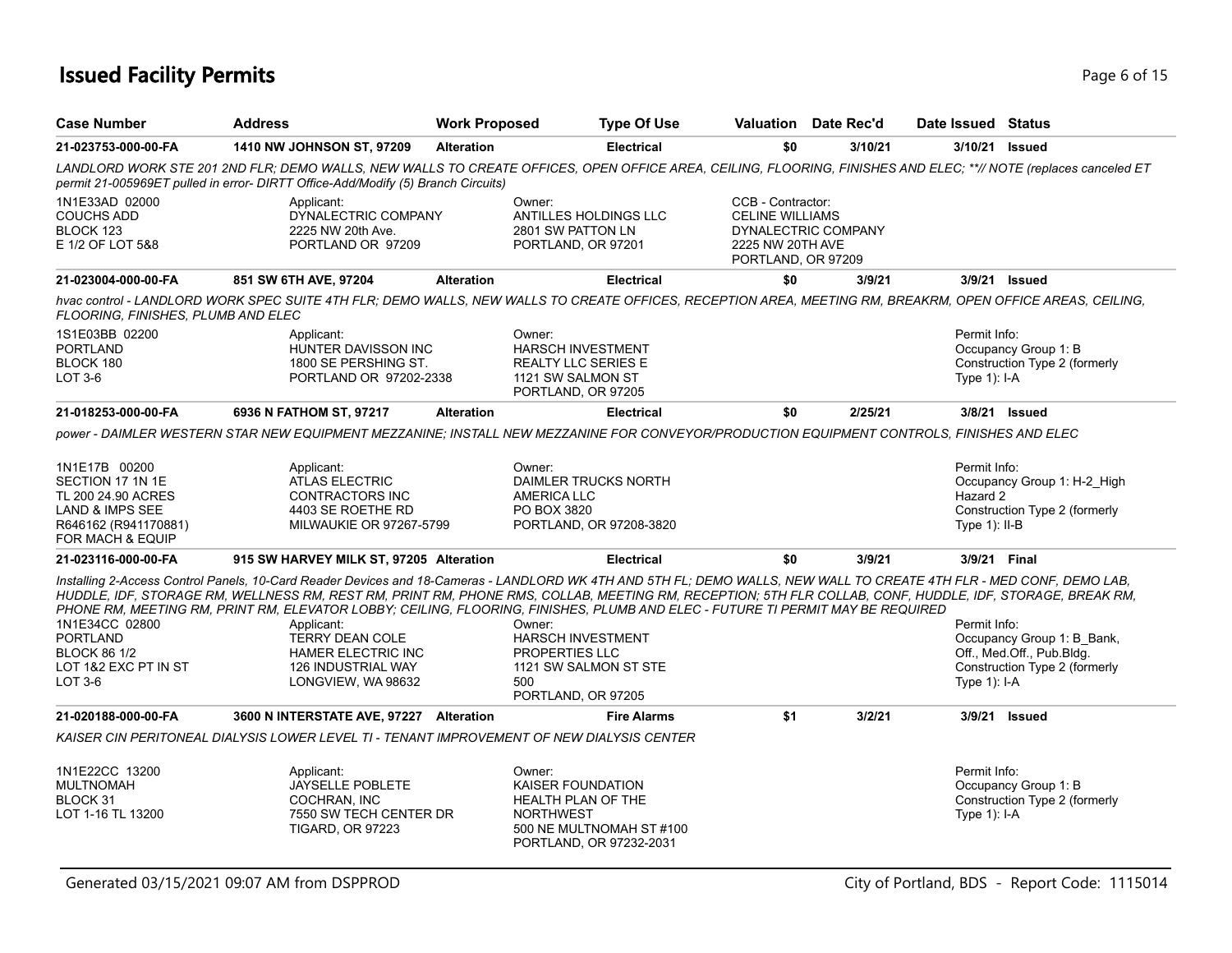### **Issued Facility Permits** Page 7 of 15

| <b>Case Number</b>                                                                            | <b>Address</b>                                                                                                                                                                                                                                   | <b>Work Proposed</b> | <b>Type Of Use</b>                                                                                                      |         | <b>Valuation</b> Date Rec'd | Date Issued Status               |                                                       |
|-----------------------------------------------------------------------------------------------|--------------------------------------------------------------------------------------------------------------------------------------------------------------------------------------------------------------------------------------------------|----------------------|-------------------------------------------------------------------------------------------------------------------------|---------|-----------------------------|----------------------------------|-------------------------------------------------------|
| 21-019010-000-00-FA                                                                           | 3161 SW PAVILION LOOP - Unit<br>MNP, 97201                                                                                                                                                                                                       | <b>Alteration</b>    | <b>Fire Sprinklers</b>                                                                                                  | \$1     | 2/26/21                     | 3/11/21                          | <b>Issued</b>                                         |
|                                                                                               | OHSU TI LVLS 1, 2, & 3 - RELOCATE EXISTING PENDANT SPRINKLERS PER NEW CEILING LOCATIONS IN ROOMS, 1316B, 2316C, AND 3106. LOWER HSW SPRINKLERS PER NEW<br>CEILING ELEVATIONS IN ROOMS 1326, 2326, AND 3326                                       |                      |                                                                                                                         |         |                             |                                  |                                                       |
| 1S1E09 00500                                                                                  | Applicant:<br><b>LONNIE LARSEN</b><br><b>BASIC FIRE PROTECTION</b><br>8135 NE MLK JR BLVD<br>PORTLAND, OR 97211                                                                                                                                  |                      | Owner:<br>OREGON STATE BOARD OF<br><b>HIGHER EDUCATION</b><br>3181 SW SAM JACKSON<br>PARK RD<br>PORTLAND, OR 97239-3011 |         |                             |                                  |                                                       |
| 21-022350-000-00-FA                                                                           | 10101 SE MAIN ST - Unit LL-1,<br>97216                                                                                                                                                                                                           | <b>Alteration</b>    | <b>Fire Sprinklers</b>                                                                                                  | \$1     | 3/5/21                      | 3/11/21 Issued                   |                                                       |
|                                                                                               | ADVENTIST POB 2 STE 2011 ARTHRITIS & BONE DENSITY TI 2ND FLR ARTHRITIS & BONE DENSITY TI 2ND FLR - RELOCATION/ ADDITION OF PENDANT SPRINKLERS PER NEW WALL<br>LAYOUT. REPLACE ALL EXISTING PENDANT SPRINKLERS WITH NEW QUICK RESPONSE SPRINKLERS |                      |                                                                                                                         |         |                             |                                  |                                                       |
| 1S2E04A 90006<br>PORTLAND ADVENTIST<br><b>MEDICAL PLAZA</b><br><b>CONDOMINIUM</b><br>LOT LL-1 | Applicant:<br><b>LONNIE LARSEN</b><br><b>BASIC FIRE PROTECTION</b><br>8135 NE MLK JR BLVD<br>PORTLAND, OR 97211                                                                                                                                  |                      | Owner:<br>PORTLAND ADVENTIST<br><b>MEDICAL CENTER</b><br>PO BOX 619135<br>ROSEVILLE, CA 95661                           |         |                             | Permit Info:<br>Type $1$ ): II-B | Occupancy Group 1: B<br>Construction Type 2 (formerly |
| 21-022357-000-00-FA                                                                           | 10101 SE MAIN ST - Unit LL-1,<br>97216                                                                                                                                                                                                           | <b>Alteration</b>    | <b>Fire Sprinklers</b>                                                                                                  | \$1     | 3/5/21                      | 3/11/21 Issued                   |                                                       |
| <b>QUICK RESPONSE SPRINKLERS</b>                                                              | ADVENTIST POB 2 SUITE 3001 OB/GYN TI 3RD FLR - RELOCATION/ ADDITION OF PENDANT SPRINKLERS PER NEW WALL LAYOUT. REPLACE ALL PENDANT SPRINKLERS WITH NEW                                                                                           |                      |                                                                                                                         |         |                             |                                  |                                                       |
| 1S2E04A 90006<br>PORTLAND ADVENTIST<br><b>MEDICAL PLAZA</b><br><b>CONDOMINIUM</b><br>LOT LL-1 | Applicant:<br><b>LONNIE LARSEN</b><br><b>BASIC FIRE PROTECTION</b><br>8135 NE MLK JR BLVD<br>PORTLAND, OR 97211                                                                                                                                  |                      | Owner:<br>PORTLAND ADVENTIST<br><b>MEDICAL CENTER</b><br>PO BOX 619135<br>ROSEVILLE, CA 95661                           |         |                             | Permit Info:<br>Type $1$ : II-B  | Occupancy Group 1: B<br>Construction Type 2 (formerly |
| 21-024198-000-00-FA                                                                           | 600 NE GRAND AVE, 97232                                                                                                                                                                                                                          | <b>Alteration</b>    | <b>Fire Sprinklers</b>                                                                                                  | \$1,400 | 3/11/21                     | 3/11/21 Issued                   |                                                       |
|                                                                                               | ADD AND RELOCATE SPRINKLERS FOR TENANT IMPROVEMENT AS REQUIRED FOR NEW WALLS AND CEILINGS.                                                                                                                                                       |                      |                                                                                                                         |         |                             |                                  |                                                       |
| 1N1E35BC 03700                                                                                | Applicant:<br><b>DEVIN GANZ</b><br><b>VIKING AUTOMATIC</b><br><b>SPRINKLER</b><br>3245 NW FRONT AVE.<br>PORTLAND, OR 97210                                                                                                                       |                      | Owner:<br><b>METRO</b><br>600 NE GRAND AVE<br>PORTLAND, OR 97232-2736                                                   |         |                             |                                  |                                                       |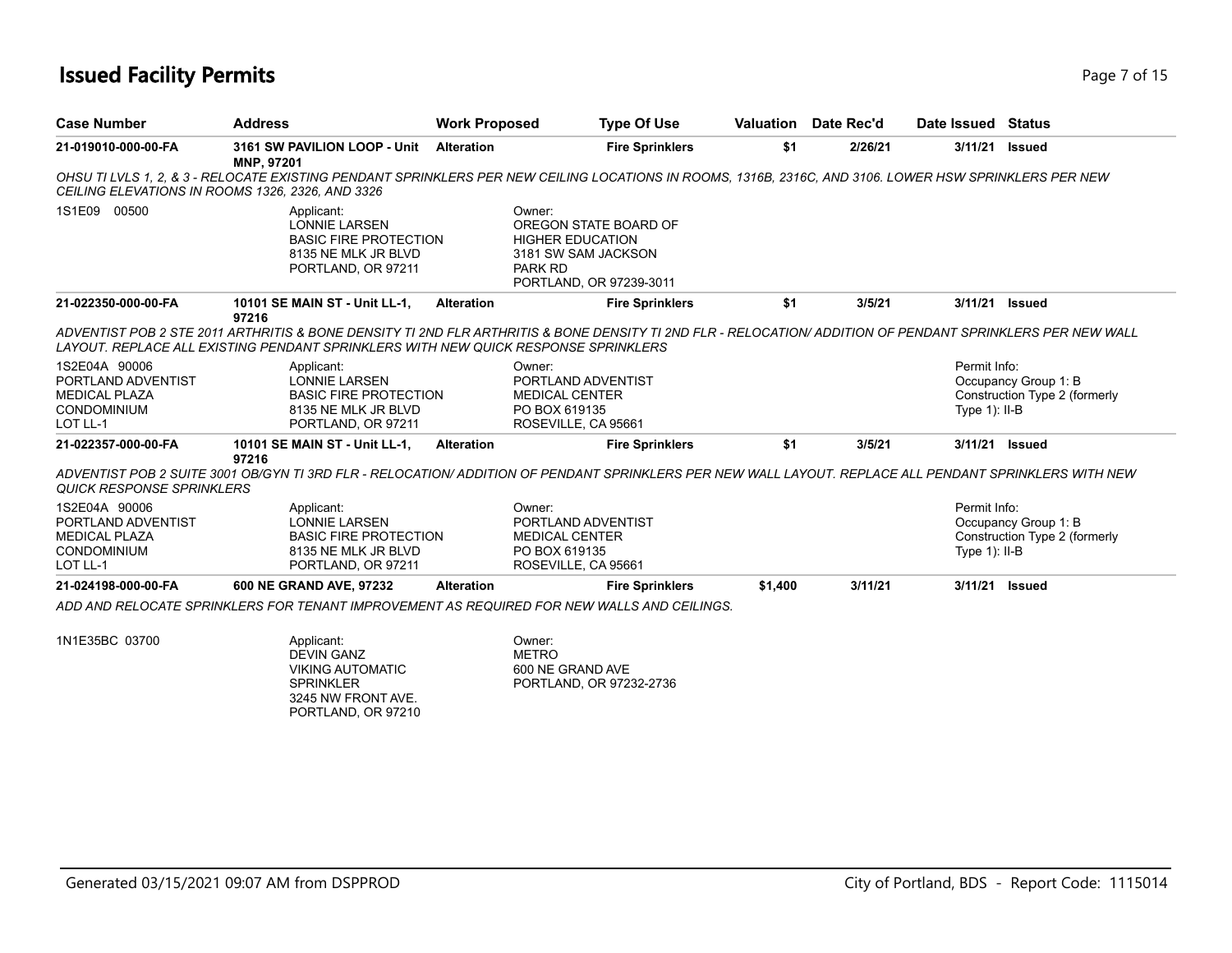### **Issued Facility Permits** Page 8 of 15

| <b>Case Number</b>                                         | <b>Address</b>                                                                                                                            | <b>Work Proposed</b> | <b>Type Of Use</b>                                                                                                      |     | Valuation Date Rec'd | Date Issued                    | <b>Status</b>                                           |
|------------------------------------------------------------|-------------------------------------------------------------------------------------------------------------------------------------------|----------------------|-------------------------------------------------------------------------------------------------------------------------|-----|----------------------|--------------------------------|---------------------------------------------------------|
| 21-023441-000-00-FA                                        | 7200 NE AIRPORT WAY, 97218                                                                                                                | <b>Alteration</b>    | <b>Fire Sprinklers</b>                                                                                                  | \$1 | 3/9/21               | 3/11/21                        | <b>Issued</b>                                           |
|                                                            | SPRINKLER - MODIFICATIONS TO EXISTING SPRINKLER SYSTEM TO ACCOMMODATE NEW ARCHITECTURAL LAYOUT IN SECTOR 15 ON LEVEL 10. (PERMIT GROUP 3) |                      |                                                                                                                         |     |                      |                                |                                                         |
| 1N2E08B 00400                                              | Applicant:<br><b>OLEH KHMARA</b><br><b>COSCO FIRE PROTECTION</b><br>2501 SE COLUMBIA WAY<br>SUITE 100<br>VANCOUVER, WA 98661              |                      | Owner:<br>PORT OF PORTLAND<br>PO BOX 3529<br>PORTLAND, OR 97208-3529                                                    |     |                      |                                |                                                         |
| 21-023420-000-00-FA                                        | 808 SW CAMPUS DR - Unit KPV, Alteration<br>97201                                                                                          |                      | <b>Fire Sprinklers</b>                                                                                                  | \$1 | 3/9/21               | 3/11/21                        | <b>Issued</b>                                           |
|                                                            | OHSU KOHLER PAVILION 11TH & 12TH FLRS - ADD HOSE CABINETS AS NEEDED ON 11TH AND 12TH FLOORS                                               |                      |                                                                                                                         |     |                      |                                |                                                         |
| 1S1E09 00200                                               | Applicant:<br><b>DAVE BATEMAN</b><br><b>VIKING SPRINKLERS</b><br>3245 NW FRONT AVE<br>PORTLAND, OR 97210                                  |                      | Owner:<br>OREGON STATE BOARD OF<br><b>HIGHER EDUCATION</b><br>3181 SW SAM JACKSON<br>PARK RD<br>PORTLAND, OR 97239-3011 |     |                      | Permit Info:<br>Type $1$ : I-A | Occupancy Group 1: I-2<br>Construction Type 2 (formerly |
| 21-023201-000-00-FA                                        | 1250 NW 9TH AVE, 97209                                                                                                                    | <b>Alteration</b>    | <b>Fixed</b><br>Extinguishing<br><b>Systems</b>                                                                         | \$1 | 3/9/21               | 3/11/21                        | <b>Issued</b>                                           |
|                                                            | FIXED SYSTEM / BRAINIUM STUDIOS 6TH FL TI: INSTALL FIXED SUPPRESSION SYSTEM UNDER KITCHEN EXHAUST HOOD.                                   |                      |                                                                                                                         |     |                      |                                |                                                         |
| 1N1E34BB 01305<br><b>STATION PLACE</b><br>LOT <sub>5</sub> | Applicant:<br><b>RICKY BELENDEZ</b><br>PYE BARKER FIRE &<br><b>SAFETY</b><br>18260 SW 100TH CT<br>TUALATIN, OR 97062                      |                      | Owner:<br><b>CSHV 9NORTH LLC</b><br>PO BOX 638<br>ADDISON, TX 75001-0638                                                |     |                      |                                |                                                         |
| 21-023409-000-00-FA                                        | 50 SW JEFFERSON ST, 97201                                                                                                                 | <b>Alteration</b>    | <b>Fixed</b><br><b>Extinguishing</b><br><b>Systems</b>                                                                  | \$1 | 3/9/21               | 3/11/21                        | <b>Issued</b>                                           |
|                                                            | GASTROMANIA TI - HOOK UP ANSUL SYSTEM IN VENTLESS HOOD                                                                                    |                      |                                                                                                                         |     |                      |                                |                                                         |
| 1S1E03BD 01800                                             | Applicant:<br><b>BOB WARD</b><br>ABC FIRE<br>4848 NE 102ND AVE<br>PORTLAND, OR 97220                                                      |                      | Owner:<br>UMPQUA PLAZA PROPERTY<br><b>LLC</b><br>1 SW COLUMBIA ST #445<br>PORTLAND, OR 97258                            |     |                      |                                |                                                         |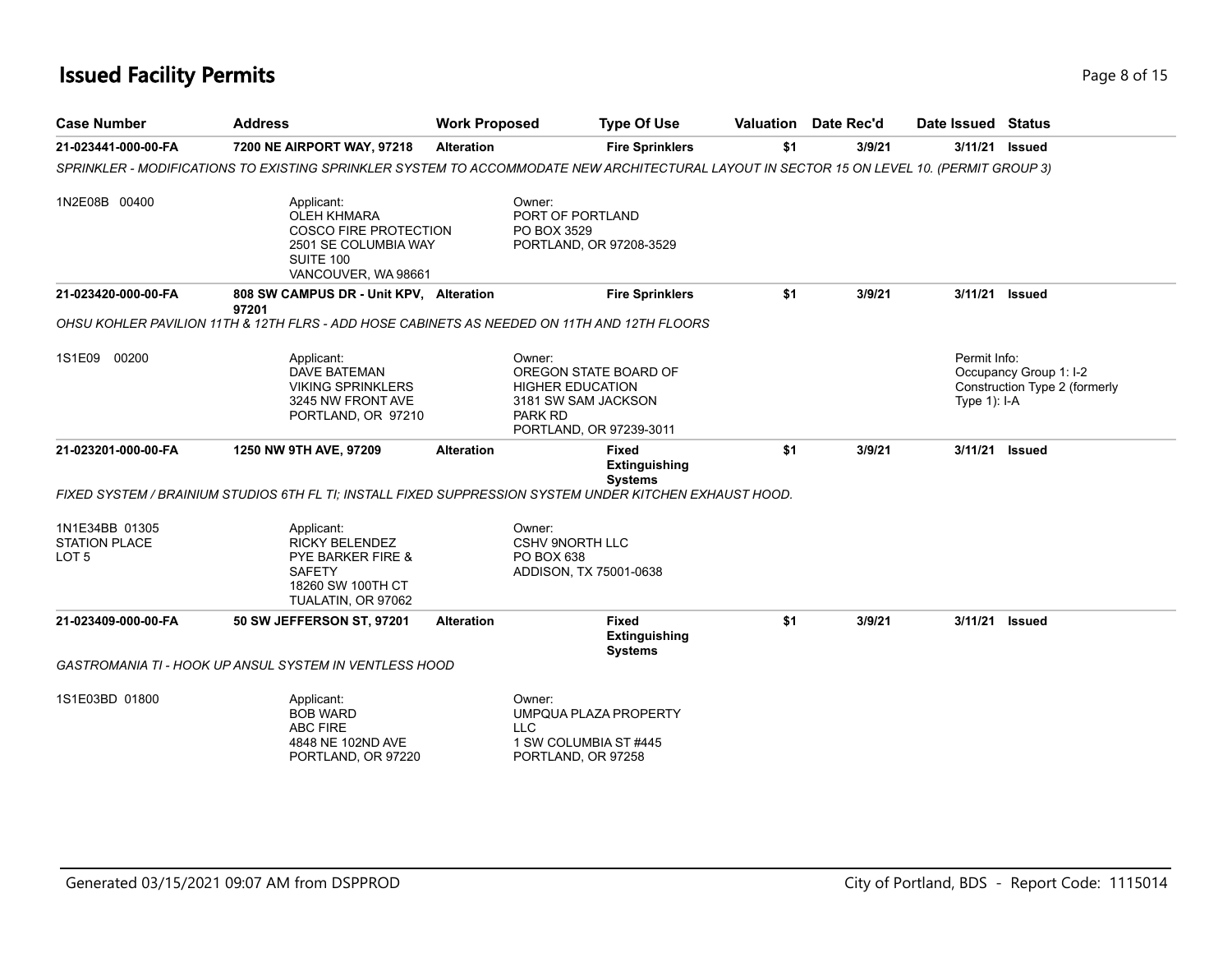### **Issued Facility Permits** Page 15 and 2008 2015

| <b>Case Number</b>                                                              | <b>Address</b>                                                                                                                                                                                                | <b>Work Proposed</b> | <b>Type Of Use</b>                                                                                                             | Valuation                                                                                | Date Rec'd                                                                 | Date Issued Status              |                                                       |
|---------------------------------------------------------------------------------|---------------------------------------------------------------------------------------------------------------------------------------------------------------------------------------------------------------|----------------------|--------------------------------------------------------------------------------------------------------------------------------|------------------------------------------------------------------------------------------|----------------------------------------------------------------------------|---------------------------------|-------------------------------------------------------|
| 21-021494-000-00-FA                                                             | 3161 SW PAVILION LOOP - Unit Alteration<br>MNP, 97201                                                                                                                                                         |                      | <b>Mechanical</b>                                                                                                              | \$5,660                                                                                  | 3/4/21                                                                     | 3/10/21                         | <b>Issued</b>                                         |
|                                                                                 | F13/ OHSU TI BMNT-ROOF; MECHANICAL INSTALLATION FOR DIRECTORS OFFICE, STE 2316 2ND FLR, ONLY - INSTALL DUCTWORK, GRILLES AND ELEC                                                                             |                      |                                                                                                                                |                                                                                          |                                                                            |                                 |                                                       |
| 1S1E09 00500                                                                    | Applicant:<br><b>GREG KEMPTHORN</b><br><b>ARCTIC SHEET METAL</b><br>2310 NE COLUMBIA BLVD<br>PORTLAND, OR 97211                                                                                               |                      | Owner:<br>OREGON STATE BOARD OF<br><b>HIGHER EDUCATION</b><br>3181 SW SAM JACKSON<br><b>PARK RD</b><br>PORTLAND, OR 97239-3011 | CCB - Contractor:                                                                        | ARCTIC SHEET METAL INC<br>2310 NE COLUMBIA BLVD<br>PORTLAND, OR 97211-1965 |                                 |                                                       |
| 21-019677-000-00-FA                                                             | 621 SW MORRISON ST, 97205                                                                                                                                                                                     | <b>Alteration</b>    | Mechanical                                                                                                                     | \$16,117                                                                                 | 3/1/21                                                                     | 3/11/21                         | <b>Issued</b>                                         |
|                                                                                 | SINGLE PDF PROCESS/ CVS PHARMACY BSMNT, 1ST & 2ND FLR TI; INSTALL 5 SELF CONTAINED REACH IN COOLER/FREEZERS AND ELEC                                                                                          |                      |                                                                                                                                |                                                                                          |                                                                            |                                 |                                                       |
| 1S1E03BB 01800                                                                  | Applicant:<br><b>BRYCE DOOTSON</b><br>REFRIGERATION UNLIMITED<br><b>LLC</b><br>5102 20TH ST E, STE #102<br><b>FIFE, WA 98424</b>                                                                              |                      | Owner:<br>LVA4 PORTLAND ABB LLC<br>712 MAIN ST STE 2500<br>HOUSTON, TX 77002-3243                                              | CCB - Contractor:<br><b>LLC</b><br>5102 20TH ST E 102<br>FIFE, WA 98424                  | REFRIGERATION UNLIMITED                                                    |                                 |                                                       |
| 20-212918-000-00-FA                                                             | <b>1900 SW 4TH AVE - UNIT 2,</b><br>97201                                                                                                                                                                     | <b>Alteration</b>    | <b>Mechanical</b>                                                                                                              | \$25,000                                                                                 | 11/9/20                                                                    |                                 | 3/8/21 Issued                                         |
|                                                                                 | SINGLE PDF PROCESS/ PSU FAB LEVEL 2 TI: MODIFY DUCTWORK, GRILLES AND RETURNS                                                                                                                                  |                      |                                                                                                                                |                                                                                          |                                                                            |                                 |                                                       |
| 1S1E03CB 90001<br><b>URBAN CENTER</b><br><b>CONDOMINIUM</b><br>LOT <sub>2</sub> | Applicant:<br><b>SUSAN GUST</b><br>617 SW MONTGOMERY ST.<br>STE #302<br>PORTLAND, OR 97201                                                                                                                    | PSU                  | Owner:<br><b>OREGON STATE HIGHER</b><br>EDUCATION ON BEHALF OF<br>PO BOX 751 CPO<br>PORTLAND, OR 97207-0751                    | CCB - Contractor:<br><b>MCKINSTRY CO LLC</b><br>5005 3RD AVE S<br>SEATTLE, WA 98134      |                                                                            | Permit Info:<br>Type $1$ : I-A  | Occupancy Group 1: B<br>Construction Type 2 (formerly |
| 20-221221-000-00-FA                                                             | 12000 SW 49TH AVE, 97219                                                                                                                                                                                      | <b>Alteration</b>    | <b>Mechanical</b>                                                                                                              | \$3,002,942                                                                              | 12/4/20                                                                    |                                 | 3/9/21 Issued                                         |
|                                                                                 | F38/ PCC SYLVANIA SCIENCE TECH BLDG 2ND FLR TI; INSTALL DUCTWORK, GRILLES, DIFFUSERS, TERMINAL UNITS, EXHAUST FANS, PENTHOUSE ROOF INSTAL SPLIT SYSTEM, AIR<br>HANDLING UNITS, PUMP, LOUVERS, PIPING AND ELEC |                      |                                                                                                                                |                                                                                          |                                                                            |                                 |                                                       |
| 1S1E31D 00200                                                                   | Applicant:<br><b>TODD SPANGLER</b><br><b>HACKER ARCHITECTS</b><br>555 SE MLK JR BLVD STE<br>501                                                                                                               |                      | Owner:<br>PORTLAND COMMUNITY<br><b>COLLEGE DISTRICT</b><br>PO BOX 19000<br>PORTLAND, OR 97280-0990                             | CCB - Contractor:<br><b>ALLIANT SYSTEMS LLC</b><br>351 NW 12TH AVE<br>PORTLAND, OR 97209 |                                                                            | Permit Info:<br>Type $1$ : II-B | Occupancy Group 1: B<br>Construction Type 2 (formerly |

PORTLAND OR 97214

Generated 03/15/2021 09:07 AM from DSPPROD City of Portland, BDS - Report Code: 1115014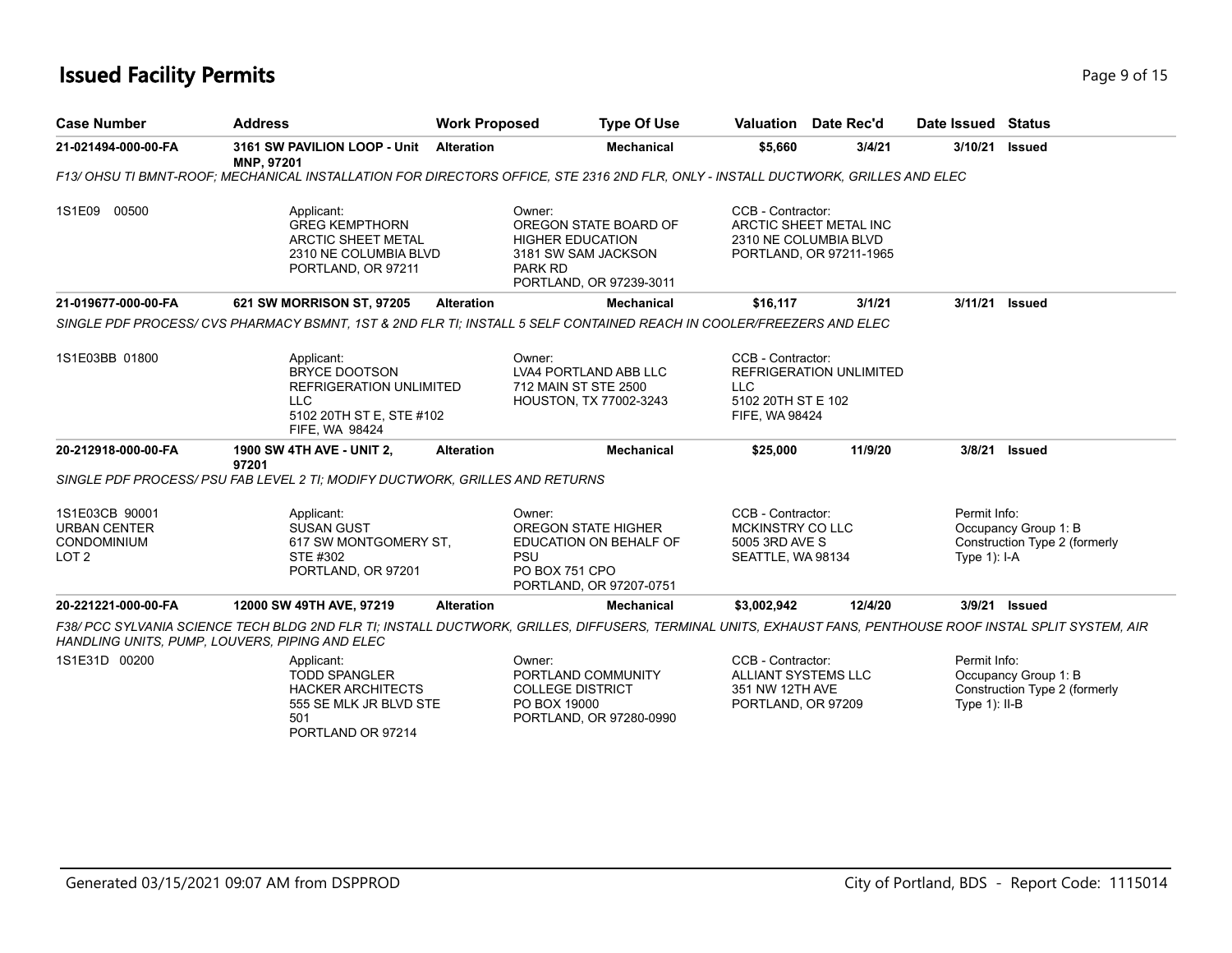### **Issued Facility Permits** Provide the Contract of the Page 10 of 15

| <b>Case Number</b>                                                                   | <b>Address</b>                                                                                                                                          | <b>Work Proposed</b> | <b>Type Of Use</b>                                                                                         |                                                                                            | <b>Valuation</b> Date Rec'd                            | Date Issued Status                |                                                       |
|--------------------------------------------------------------------------------------|---------------------------------------------------------------------------------------------------------------------------------------------------------|----------------------|------------------------------------------------------------------------------------------------------------|--------------------------------------------------------------------------------------------|--------------------------------------------------------|-----------------------------------|-------------------------------------------------------|
| 20-223723-000-00-FA                                                                  | 600 NE GRAND AVE, 97232                                                                                                                                 | <b>Alteration</b>    | <b>Mechanical</b>                                                                                          | \$65,810                                                                                   | 12/14/20                                               | 3/11/21                           | <b>Issued</b>                                         |
|                                                                                      | SINGLE PDF PROCESS/METRO CHILDCARE CENTER TI GRND FLR: INSTALL DUCTWORK, GRILLES, DIFFUSERS, EXHAUST FANS AND ELEC                                      |                      |                                                                                                            |                                                                                            |                                                        |                                   |                                                       |
| 1N1E35BC 03700                                                                       | Applicant:<br>ELIZABETH WILLIAMS<br><b>MERRYMAN BARNES</b><br><b>ARCHITECTS</b><br>3526 NE 25TH AVE<br>PORTLAND OR 97212                                |                      | Owner:<br><b>METRO</b><br>600 NE GRAND AVE<br>PORTLAND, OR 97232-2736                                      | CCB - Contractor:<br><b>INC</b><br>28465 SW BOBERG RD<br>9280                              | <b>HYDRO TEMP MECHANICAL</b><br>WILSONVILLE, OR 97070- |                                   |                                                       |
| 21-022055-000-00-FA                                                                  | 3732 SE 99TH AVE, 97266                                                                                                                                 | <b>Alteration</b>    | <b>Mechanical</b>                                                                                          | \$82,600                                                                                   | 3/5/21                                                 | 3/11/21 Issued                    |                                                       |
| <b>AND ELEC</b>                                                                      | SINGLE PDF PROCESS/911 CENTER HVAC REPLACEMENT 1ST FLR; REPLACE 5 TON HEAT PUMP WITH 4 TON VRF SYSTE, INSTALL DUCTWORK, GRILLES, FAN COILS, EXHAUST FAN |                      |                                                                                                            |                                                                                            |                                                        |                                   |                                                       |
| 1S2E09DA 05000<br><b>LILY TR</b><br><b>BLOCK 3 TL 5000</b>                           | Applicant:<br><b>JANA GEROW</b><br><b>CITY OF PORTLAND</b><br>1120 SW 5TH AVE, ROOM<br>1250<br>PORTLAND OR 97204                                        |                      | Owner:<br>PORTLAND CITY OF<br>1120 SW 5TH AVE #1204<br>PORTLAND, OR 97204                                  | CCB - Contractor:<br><b>DELTA CONNECTS INC</b><br>FERRY RD SUITE 230<br>PORTLAND, OR 97224 | 17400 SW UPPER BOONES                                  |                                   |                                                       |
| 21-020676-000-00-FA                                                                  | 1618 SW 1ST AVE, 97201                                                                                                                                  | <b>Alteration</b>    | <b>Mechanical</b>                                                                                          | \$1,000                                                                                    | 3/3/21                                                 | 3/11/21 Final                     |                                                       |
|                                                                                      | SINGLE PDF PROCESS/MUTUAL OF OMAHA TI 4TH FLR; INSTALL EXHAUST FAN AND ELEC                                                                             |                      |                                                                                                            |                                                                                            |                                                        |                                   |                                                       |
| 1S1E03CA 00700<br>SOUTH AUDITORIUM ADD<br>NLY 351.85' OF BLOCK I                     | Applicant:<br><b>ANN TRUONG</b><br>HUNTER-DAVISSON INC<br>1800 SE PERSHING ST<br>PORTLAND, OR 97202                                                     |                      | Owner:<br><b>HARSCH INVESTMENT</b><br>PROPERTIES LLC<br>1121 SW SALMON ST STE<br>500<br>PORTLAND, OR 97205 | CCB - Contractor:<br>HUNTER DAVISSON INC<br>1800 SE PERSHING ST                            | PORTLAND, OR 97202-2338                                | Permit Info:<br>Type $1$ ): III-B | Occupancy Group 1: B<br>Construction Type 2 (formerly |
| 21-020952-000-00-FA                                                                  | 1875 SW PARK AVE, 97201                                                                                                                                 | <b>Alteration</b>    | <b>Mechanical</b>                                                                                          | \$35,000                                                                                   | 3/3/21                                                 | 3/11/21 Issued                    |                                                       |
|                                                                                      | SINGLE PDF PROCESS/ PSU MILLAR LIBRARY 4TH FLR TI; INSTALL DUCTWORK, GRILLES, DIFFUSERS AND ELEC                                                        |                      |                                                                                                            |                                                                                            |                                                        |                                   |                                                       |
| 1S1E04 00300<br><b>PORTLAND</b><br><b>BLOCK 229-231</b><br>237-240<br>268-270 TL 300 | Applicant:<br><b>ANTHONY BOHAN</b><br>PORTLAND STATE<br><b>UNIVERSITY</b><br>617 SW MONTGOMERY ST<br>#302<br>PORTLAND OR 97201                          |                      | Owner:<br>OREGON STATE OF (BOARD<br>OF HIGHER EDUCATION)<br><b>PO BOX 751</b><br>PORTLAND, OR 97207-0751   |                                                                                            |                                                        |                                   |                                                       |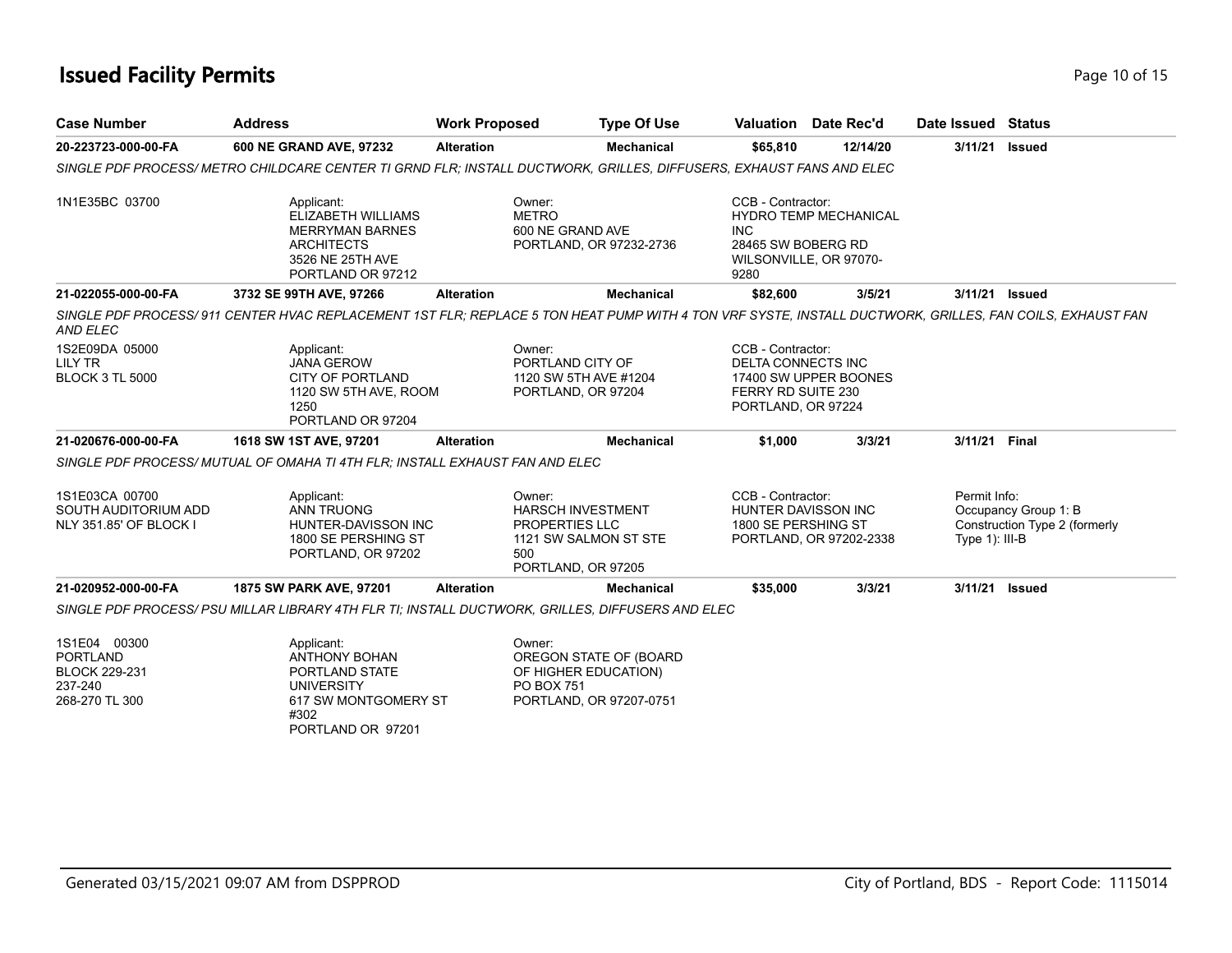### **Issued Facility Permits** Provide the Contract of 15 and 200 minutes and 200 minutes of 15 and 200 minutes and 200 minutes and 200 minutes and 200 minutes and 200 minutes and 200 minutes and 200 minutes and 200 minutes and

| <b>Case Number</b>                                                                                            | <b>Address</b>                                                                                                                   | <b>Work Proposed</b> | <b>Type Of Use</b>                                                                                                                                                                                                                                                                                                                                                                                                                |                                                                                                              | Valuation Date Rec'd                                   | Date Issued Status             |                                                         |
|---------------------------------------------------------------------------------------------------------------|----------------------------------------------------------------------------------------------------------------------------------|----------------------|-----------------------------------------------------------------------------------------------------------------------------------------------------------------------------------------------------------------------------------------------------------------------------------------------------------------------------------------------------------------------------------------------------------------------------------|--------------------------------------------------------------------------------------------------------------|--------------------------------------------------------|--------------------------------|---------------------------------------------------------|
| 21-024304-000-00-FA                                                                                           | 7000 NE AIRPORT WAY, 97218                                                                                                       | <b>Alteration</b>    | <b>Plumbing</b>                                                                                                                                                                                                                                                                                                                                                                                                                   | \$0                                                                                                          | 3/11/21                                                | 3/11/21                        | <b>Issued</b>                                           |
|                                                                                                               |                                                                                                                                  |                      | F11/ TERMINAL CONCOURSE C DEPLANNING LVL ESCALATOR WASH STATION: MINOR DEMO, CREATE NEW ESCALATOR WASH AREA, INSTALL NEW CHAIN LINK FENCE W/ FABRIC<br>COVERING, CEILING, FLOORING, FINISHES, PLUMB AND ELEC - INSTALL (1) BACKFLOW PREVENTOR, (1) HOSE BIB, (1) VACCUM ACCUMULATOR, PIPING                                                                                                                                       |                                                                                                              |                                                        |                                |                                                         |
| 1N2E08B 00400<br>SECTION 08 1N 2E<br>TL 400 7.39 ACRES<br>SEE SUB ACCOUNT<br>R705697 (R                       | Applicant:<br><b>BILL GRASSL</b><br><b>HARDER MECHANICAL</b><br><b>CONTRACTORS INC</b><br>PO BOX 5118<br>PORTLAND, OR 97208-5118 |                      | Owner:<br>PORT OF PORTLAND<br>PO BOX 3529<br>PORTLAND, OR 97208-3529                                                                                                                                                                                                                                                                                                                                                              | CCB - Contractor:<br><b>BILL GRASSL</b><br><b>HARDER MECHANICAL</b><br><b>CONTRACTORS INC</b><br>PO BOX 5118 | PORTLAND, OR 97208-5118                                | Permit Info:<br>Type $1$ : I-A | Occupancy Group 1: A-3<br>Construction Type 2 (formerly |
| 20-223963-000-00-FA                                                                                           | 600 NE GRAND AVE, 97232                                                                                                          | <b>Alteration</b>    | <b>Plumbing</b>                                                                                                                                                                                                                                                                                                                                                                                                                   | \$0                                                                                                          | 12/15/20                                               | 3/11/21 Issued                 |                                                         |
| 1N1E35BC 03700                                                                                                |                                                                                                                                  |                      | METRO CHILDCARE CENTER TI GRND FLR: DEMO WALLS, NEW WALLS TO CREATE WOBBLERS AREA, BATHRM, INFANTS RM, CONFERENCE RM, OFFICE, REMODEL CLASSRMS,<br>BATHRMS, KITCHEN, UTILITY/LAUNDRY RM, TODDLERS RM, CEILING, FLOORING, FINISHES, PLUMB AND ELEC Demo and cap: 3- sinks. Remove and replace: 3- sinks<br>Owner:<br><b>METRO</b><br>600 NE GRAND AVE<br>PORTLAND, OR 97232-2736                                                   | CCB - Contractor:<br><b>INC</b><br>28465 SW BOBERG RD<br>9280                                                | <b>HYDRO TEMP MECHANICAL</b><br>WILSONVILLE, OR 97070- |                                |                                                         |
|                                                                                                               |                                                                                                                                  |                      |                                                                                                                                                                                                                                                                                                                                                                                                                                   |                                                                                                              |                                                        |                                |                                                         |
| 20-135471-000-00-FA                                                                                           | 5050 NE HOYT ST, 97213                                                                                                           | <b>Alteration</b>    | Plumbing                                                                                                                                                                                                                                                                                                                                                                                                                          | \$0                                                                                                          | 4/10/20                                                |                                | 3/11/21 Under Inspection                                |
| 1N2E31BD 03800<br><b>CENTER ADD</b><br>BLOCK <sub>3</sub><br>INC PT VAC ST LOT 1-13<br>LOT 15-26 EXC PT IN ST | existing lavatory and eyewash, 1- new floor sink, R&R existing SS sink.                                                          |                      | / PROVIDENCE MPU TO OR REMODEL 1ST FLR; MODIFICATIONS TO MINOR PROCEDURE RM TO OR RM, DUE TO STATE OF EMERGENCY COVID 19, DEMO WALLS, NEW WALLS TO<br>CREATE ALCOVE, SCOPE CLEAN RM, OR RM, CEILING, FLOORING, FINISHES, PLUMB AND ELEC demo and cap 2 lavatories, relocate water filter and scope washer, provide new rough-in for<br>Owner:<br>PROVIDENCE HEALTH &<br>SERVICES-OREGON<br>800 5TH AVE #1200<br>SEATTLE, WA 98104 | CCB - Contractor:<br>TOTAL MECHANICAL INC<br>300<br>CAMAS, WA 98607                                          | 4857 NW LAKE ROAD SUITE                                | Permit Info:<br>Type $1$ : I-A | Occupancy Group 1: B<br>Construction Type 2 (formerly   |
| 21-023588-000-00-FA                                                                                           | 1015 NW 22ND AVE, 97210                                                                                                          | <b>Alteration</b>    | <b>Plumbing</b>                                                                                                                                                                                                                                                                                                                                                                                                                   | \$0                                                                                                          | 3/10/21                                                |                                | 3/10/21 Under Inspection                                |
|                                                                                                               | LEGACY GOOD SAM ENDO - DEMO (1) CLINIC SINK & 1 EXISTING SINK                                                                    |                      |                                                                                                                                                                                                                                                                                                                                                                                                                                   |                                                                                                              |                                                        |                                |                                                         |
| 1N1E33BA 07800<br><b>COUCHS ADD</b><br><b>BLOCK 304 TL 7800</b>                                               | Applicant:<br><b>BILL GRASSL</b><br><b>HARDER MECHANICAL</b><br><b>CONTRACTORS INC</b><br>PO BOX 5118<br>PORTLAND, OR 97208-5118 |                      | Owner:<br><b>GOOD SAMARITAN</b><br><b>HOSPITAL</b><br>1919 NW LOVEJOY ST<br>PORTLAND, OR 97209-1503                                                                                                                                                                                                                                                                                                                               | CCB - Contractor:<br><b>BILL GRASSL</b><br><b>HARDER MECHANICAL</b><br><b>CONTRACTORS INC</b><br>PO BOX 5118 | PORTLAND, OR 97208-5118                                | Permit Info:<br>Type $1$ : I-A | Occupancy Group 1: I-2<br>Construction Type 2 (formerly |

**Total # of Facility Permits issued: 47 Total valuation of Facility Permits issued: \$14,334,340**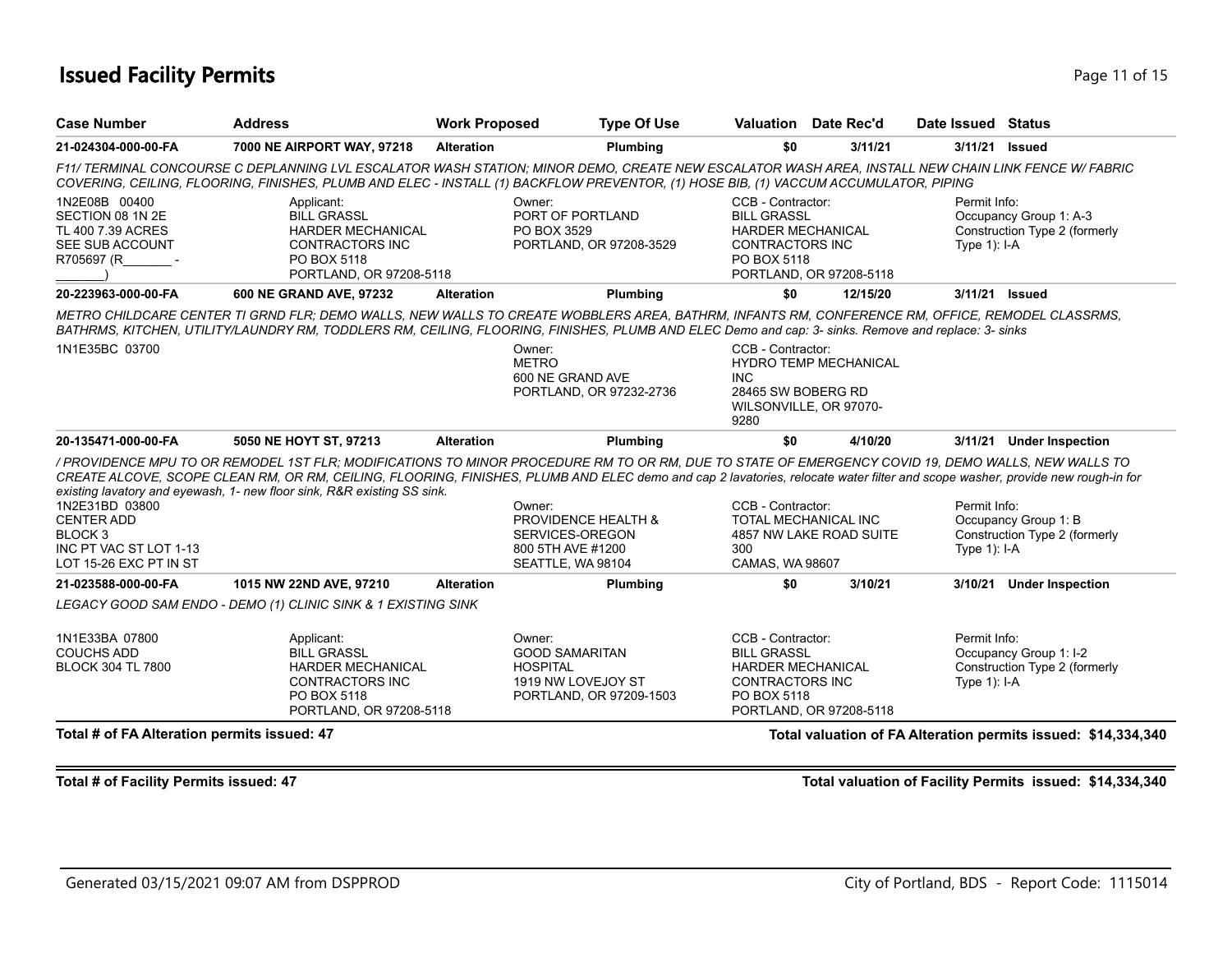## **Issued Major Project Groups Permits Page 12 of 15 and 2011 15 and 2012 15 and 2013**

| <b>Case Number</b>                                                                      | <b>Address</b>                                                                                                                                                                         | <b>Work Proposed</b>                                               | <b>Type Of Use</b>                                | Valuation                                                                              | Date Rec'd                                            | Date Issued Status |                                                          |
|-----------------------------------------------------------------------------------------|----------------------------------------------------------------------------------------------------------------------------------------------------------------------------------------|--------------------------------------------------------------------|---------------------------------------------------|----------------------------------------------------------------------------------------|-------------------------------------------------------|--------------------|----------------------------------------------------------|
| 20-124057-DFS-03-MG                                                                     | 7000 NE AIRPORT WAY, 97218                                                                                                                                                             | <b>Addition</b>                                                    | Assembly                                          | \$220,000                                                                              | 1/28/21                                               | 3/8/21             | <b>Issued</b>                                            |
| T CORE - DFS-03 to STR-01 - Fireproofing                                                |                                                                                                                                                                                        |                                                                    |                                                   |                                                                                        |                                                       |                    |                                                          |
| 1N2E08B 00400<br>SECTION 08 1N 2E<br>TL 400 7.39 ACRES<br>SEE SUB ACCOUNT<br>R705697 (R | Applicant:<br><b>MIKE COYLE</b><br><b>FASTER PERMITS</b><br>2000 SW 1ST AVE, STE 420<br>PORTLAND, OR 97201                                                                             | Owner:<br>PORT OF PORTLAND<br>PO BOX 3529                          | PORTLAND, OR 97208-3529                           | CCB - Contractor:<br>5TH FLOOR<br>PARSIPPANY, NJ 07054                                 | <b>HOFFMAN SKANSKA LLC</b><br>389 INTERPACE PARKWAY   |                    |                                                          |
| Total # of MG Addition permits issued: 1                                                |                                                                                                                                                                                        |                                                                    |                                                   |                                                                                        |                                                       |                    | Total valuation of MG Addition permits issued: \$220,000 |
| 19-214942-REV-02-MG                                                                     | 1140 SW WASHINGTON ST,<br>97205                                                                                                                                                        | <b>New Construction</b>                                            | Apartments/Con<br>dos (3 or more<br>units)        | \$0                                                                                    | 3/8/21                                                | 3/8/21             | <b>Issued</b>                                            |
|                                                                                         | 11W-REV-02 - Level 1 and Level 1.5 P/T revised and Level 1.5 Stair 3 landing added to drawings. A2.01.5S updated per structural coordination. Double stacked bike rack product change. |                                                                    |                                                   |                                                                                        |                                                       |                    |                                                          |
| 1N1E33DD 02200                                                                          | Applicant:<br><b>Colleen Priest</b><br><b>ZGF Architects</b><br>1223 SW Washington Street,<br>Ste. 200<br>Portland OR 97205                                                            | Owner:<br>LOT-306 LLC<br>920 SW 6TH AVE #223<br>PORTLAND, OR 97204 |                                                   | CCB - Contractor:<br><b>BRIAN SABOM</b><br><b>COMPANY</b><br>600<br>PORTLAND, OR 97205 | <b>TURNER CONSTRUCTION</b><br>1155 SW MORRISON ST STE |                    |                                                          |
| 19-214942-DFS-08-MG                                                                     | 1140 SW WASHINGTON ST,<br>97205                                                                                                                                                        | <b>New Construction</b>                                            | <b>Apartments/Con</b><br>dos (3 or more<br>units) | \$50,000                                                                               | 2/4/21                                                | 3/8/21             | <b>Issued</b>                                            |
| 11W DFS-08 - concrete post-tensioning L1.5                                              |                                                                                                                                                                                        |                                                                    |                                                   |                                                                                        |                                                       |                    |                                                          |
| 1N1E33DD 02200                                                                          | Applicant:<br><b>ABRAM STAPLES</b><br><b>TURNER CONSTRUCTION</b><br>521 SW 11TH AVE<br><b>BASEMENT</b><br>PORTLAND OR 97205                                                            | Owner:<br>LOT-306 LLC<br>920 SW 6TH AVE #223<br>PORTLAND, OR 97204 |                                                   | CCB - Contractor:<br><b>BRIAN SABOM</b><br><b>COMPANY</b><br>600<br>PORTLAND, OR 97205 | <b>TURNER CONSTRUCTION</b><br>1155 SW MORRISON ST STE |                    |                                                          |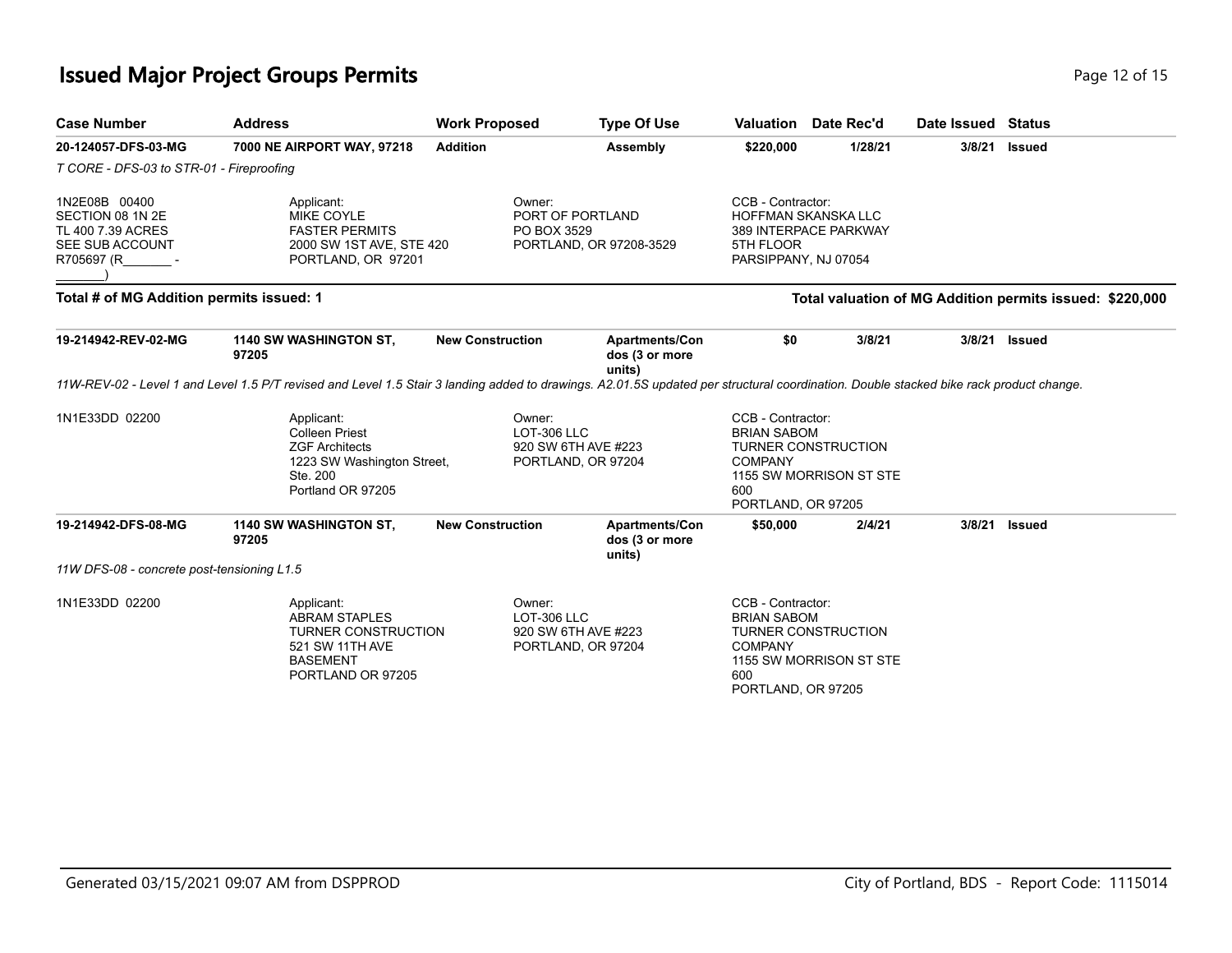## **Issued Major Project Groups Permits Page 13 of 15 and 20 and 20 and 20 and 20 and 20 and 20 and 20 and 20 and 20 and 20 and 20 and 20 and 20 and 20 and 20 and 20 and 20 and 20 and 20 and 20 and 20 and 20 and 20 and 20 a**

| <b>Case Number</b>                                       | <b>Address</b>                                                                                                                                                                                                   | <b>Work Proposed</b>                                                      | <b>Type Of Use</b>                         | Valuation                                                                                                                  | Date Rec'd                                     | Date Issued Status                                 |                                                                                                                                                        |
|----------------------------------------------------------|------------------------------------------------------------------------------------------------------------------------------------------------------------------------------------------------------------------|---------------------------------------------------------------------------|--------------------------------------------|----------------------------------------------------------------------------------------------------------------------------|------------------------------------------------|----------------------------------------------------|--------------------------------------------------------------------------------------------------------------------------------------------------------|
| 19-214942-DFS-07-MG                                      | 1140 SW WASHINGTON ST,<br>97205                                                                                                                                                                                  | <b>New Construction</b>                                                   | Apartments/Con<br>dos (3 or more<br>units) | \$500                                                                                                                      | 3/12/21                                        | 3/12/21                                            | <b>Issued</b>                                                                                                                                          |
|                                                          | 11W-DFS-07 - Hangers and Supports for Electrical Systems for Generator                                                                                                                                           |                                                                           |                                            |                                                                                                                            |                                                |                                                    |                                                                                                                                                        |
| 1N1E33DD 02200                                           | Applicant:<br>Stephanie Boultinghouse<br><b>EC Electric</b><br>PO Box 10286<br>Portland, OR 97286                                                                                                                | Owner:<br>LOT-306 LLC<br>920 SW 6TH AVE #223<br>PORTLAND, OR 97204        |                                            | CCB - Contractor:<br><b>BRIAN SABOM</b><br><b>COMPANY</b><br>600<br>PORTLAND, OR 97205                                     | TURNER CONSTRUCTION<br>1155 SW MORRISON ST STE |                                                    |                                                                                                                                                        |
| 19-214942-REV-01-MG                                      | 1140 SW WASHINGTON ST,<br>97205                                                                                                                                                                                  | <b>New Construction</b>                                                   | Apartments/Con<br>dos (3 or more<br>units) | \$84,000                                                                                                                   | 3/8/21                                         | 3/8/21                                             | <b>Issued</b>                                                                                                                                          |
|                                                          | 11W - REV-01 - Revision to Levels P1, P1M, 01, and 08 architectural and structural drawings for changes to the storm water tank, MDF Room, water vault tank, and Level 7 to 8 stair transfer.                    |                                                                           |                                            |                                                                                                                            |                                                |                                                    |                                                                                                                                                        |
| 1N1E33DD 02200                                           | Applicant:<br><b>Colleen Priest</b><br><b>ZGF Architects</b><br>1223 SW Washington Street,<br>Ste. 200<br>Portland OR 97205                                                                                      | Owner:<br><b>LOT-306 LLC</b><br>920 SW 6TH AVE #223<br>PORTLAND, OR 97204 |                                            | CCB - Contractor:<br><b>BRIAN SABOM</b><br><b>COMPANY</b><br>600<br>PORTLAND, OR 97205                                     | TURNER CONSTRUCTION<br>1155 SW MORRISON ST STE |                                                    |                                                                                                                                                        |
|                                                          | Total # of MG New Construction permits issued: 4                                                                                                                                                                 |                                                                           |                                            |                                                                                                                            |                                                |                                                    | Total valuation of MG New Construction permits issued: \$134,500                                                                                       |
|                                                          | Total # of Major Project Groups Permits issued: 5                                                                                                                                                                |                                                                           |                                            |                                                                                                                            |                                                |                                                    | Total valuation of Major Project Groups Permits issued: \$354,500                                                                                      |
| 20-177865-000-00-MI<br>CARPORT AND DRIVEWAY 20-177867-RS | <b>6921 SE CRYSTAL SPRINGS</b><br><b>BLVD, 97206</b><br>SINGLE PDF - MANUFACTURED HOME ON INDIVIDUAL LOT - NEW SINGLE FAMILY DWELLING / 1-STORY / FLAT LOT / PRESCRIPTIVE *** ET, MT & PT SEPERATE***W/ DETACHED | <b>New Construction</b>                                                   | <b>Single Family</b><br><b>Dwelling</b>    | \$37,644                                                                                                                   | 8/14/20                                        |                                                    | 3/11/21 <b>Issued</b>                                                                                                                                  |
| 1S2E20CA 12000                                           | Applicant:<br><b>JEFF WALDIEN</b><br>AMERICAN RESTORATION<br>AND CONSTRUCTION<br>P.O. Box 12607<br><b>SALEM, OR 97309</b>                                                                                        | Owner:<br><b>ABRAHAM ALANY</b><br>PO BOX 42653                            | PORTLAND, OR 97242                         | CCB - Contractor:<br>AMERICAN RESTORATION &<br>CONSTRUCTION OF SALEM<br><b>INC</b><br>PO BOX 12607<br>SALEM, OR 97309-0607 |                                                | Permit Info:<br>Family<br>Type $1$ :<br>Only: 1537 | Occupancy Group 1 - RS: R-<br>3_Residential One and Two<br>Construction Type 1: V-B<br>Construction Type 2 (formerly<br>Total Square Footage - Display |
|                                                          | Total # of MI New Construction permits issued: 1                                                                                                                                                                 |                                                                           |                                            |                                                                                                                            |                                                |                                                    | Total valuation of MI New Construction permits issued: \$37,644                                                                                        |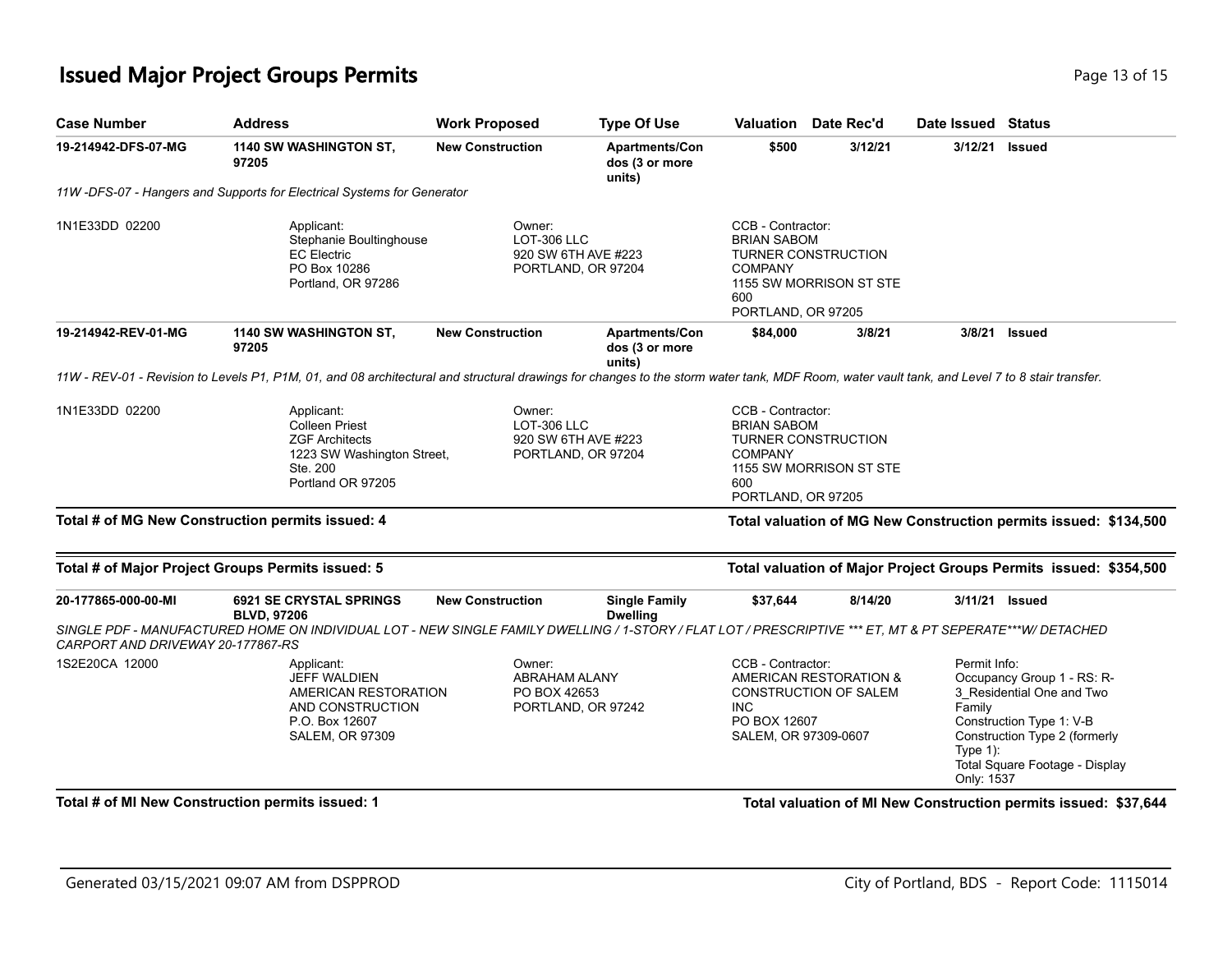#### **Issued Manufactured Home on Indiv. Lot Permits** *Page 14 of 15* **Page 14 of 15**

| <b>Case Number</b>                                                                                             | <b>Address</b>                                                                                                                    | <b>Work Proposed</b>    | <b>Type Of Use</b>                                                           |                                                                                            | <b>Valuation</b> Date Rec'd | Date Issued Status                   |                                                                                                                      |
|----------------------------------------------------------------------------------------------------------------|-----------------------------------------------------------------------------------------------------------------------------------|-------------------------|------------------------------------------------------------------------------|--------------------------------------------------------------------------------------------|-----------------------------|--------------------------------------|----------------------------------------------------------------------------------------------------------------------|
|                                                                                                                | Total # of Manufactured Home on Indiv. Lot Permits issued: 1                                                                      |                         |                                                                              |                                                                                            |                             |                                      | Total valuation of Manufactured Home on Indiv. Lot Permits issued: \$37,644                                          |
| 20-201947-000-00-MP                                                                                            | <b>15656 SE DIVISION ST, 97236</b>                                                                                                | Replacement             | <b>Single Family</b><br><b>Dwelling</b>                                      | \$500                                                                                      | 10/15/20                    |                                      | 3/9/21 Issued                                                                                                        |
|                                                                                                                | SINGLE PDF - REPLACE WITH NEW MANUFACTURED HOME INTO EXISTING SPACE #18 , 14 X 56FT SINGLE-WIDE *** ET PERMIT SEPARATE            |                         |                                                                              |                                                                                            |                             |                                      |                                                                                                                      |
| 1S2E12AB 00300<br><b>LAUREL AC</b><br>LOT 2 TL 300<br>LAND & IMPS SEE<br>R202312 (R477800311)<br>FOR BILLBOARD | Applicant:<br><b>MICHAEL HUMPHREY</b><br>16409 SE DIVISION ST, STE<br>216 PMB 208<br>PORTLAND, OR 97236                           | Owner:                  | <b>TALL FIRS PARK LLC</b><br>1010 WASHINGTON ST #260<br>VANCOUVER, WA 98660  | CCB - Contractor:<br>1523 SE 162 8<br>PORTLAND, OR 97233                                   | MICHAEL ALLAN HUMPHREY      | Permit Info:<br>Family<br>Type $1$ : | Occupancy Group 1 - RS: R-<br>3 Residential One and Two<br>Construction Type 1: V-B<br>Construction Type 2 (formerly |
| Total # of MP Replacement permits issued: 1                                                                    |                                                                                                                                   |                         |                                                                              |                                                                                            |                             |                                      | Total valuation of MP Replacement permits issued: \$500                                                              |
|                                                                                                                | Total # of Manufactured Home in Park Permits issued: 1                                                                            |                         |                                                                              |                                                                                            |                             |                                      | Total valuation of Manufactured Home in Park Permits issued: \$500                                                   |
| 19-213962-000-00-SD                                                                                            | 140 NE SACRAMENTO ST, 97212 Multiple Dwellings/Single                                                                             | <b>Lot Improvements</b> | <b>Existing</b><br><b>Residential Site</b>                                   | \$65,000                                                                                   | 8/23/19                     |                                      | 3/8/21 Issued                                                                                                        |
|                                                                                                                | SITE IMPROVEMENTS INCLUDING GRADING. LANDSCAPING. PRIVATE DRIVEWAY, FENCING AND SITE UTILITIES                                    |                         |                                                                              |                                                                                            |                             |                                      |                                                                                                                      |
| 1N1E27DA 03300<br>ALBINA<br>BLOCK 18<br>LOT 4&5                                                                | Applicant:<br>ANDY BORGERDING<br><b>FOSLER ARCHITECTURE</b><br><b>LLC</b><br>1930 NW LOVEJOY ST<br>PORTLAND OR 97209              | Owner:<br>#1836         | 206 NE SACRAMENTO LLC<br>1887 WHITNEY MESA DR<br>HENDERSON, NV 89014         | CCB - Contractor:<br><b>GROUP LLC</b><br>322 NW 6TH AVE STE 200<br>PORTLAND, OR 97209      | <b>HAMILTON AND KASHORO</b> |                                      |                                                                                                                      |
| issued: 1                                                                                                      | Total # of SD Multiple Dwellings/Single Lot Improvements permits                                                                  |                         |                                                                              |                                                                                            |                             |                                      | Total valuation of SD Multiple Dwellings/Single Lot Improvements permits issued: \$65,000                            |
| Total # of Site Development Permits issued: 1                                                                  |                                                                                                                                   |                         |                                                                              |                                                                                            |                             |                                      | Total valuation of Site Development Permits issued: \$65,000                                                         |
| 19-245738-REV-01-ZP                                                                                            | 13500 SE POWELL BLVD, 97236 Commercial                                                                                            |                         | Landscaping                                                                  | \$2,500                                                                                    | 3/10/21                     | 3/10/21 Issued                       |                                                                                                                      |
|                                                                                                                | VALUE ADDED REVISION TO ADD (30) 6' TALL ARBORVITAE TO LANDSCAPING PLAN, NO ADD ADDITIONAL PAVING , EXISTING GRAVEL AREA TO STAY. |                         |                                                                              |                                                                                            |                             |                                      |                                                                                                                      |
| 1S2E11AC 05400<br><b>SILVER PARK</b><br><b>BLOCK1</b><br>LOT <sub>1</sub>                                      | Applicant:<br>TOM STOUT<br><b>PO BOX 196</b><br>CLACKAMAS OR 97015                                                                | Owner:                  | <b>J M T PROPERTIES INC</b><br>13706 SE MARKET ST<br>PORTLAND, OR 97233-1757 | CCB - Contractor:<br><b>KAY MACK HOMES LLC</b><br><b>PO BOX 196</b><br>CLACKAMAS, OR 97015 |                             |                                      |                                                                                                                      |
| Total # of ZP Commercial permits issued: 1                                                                     |                                                                                                                                   |                         |                                                                              |                                                                                            |                             |                                      | Total valuation of ZP Commercial permits issued: \$2,500                                                             |